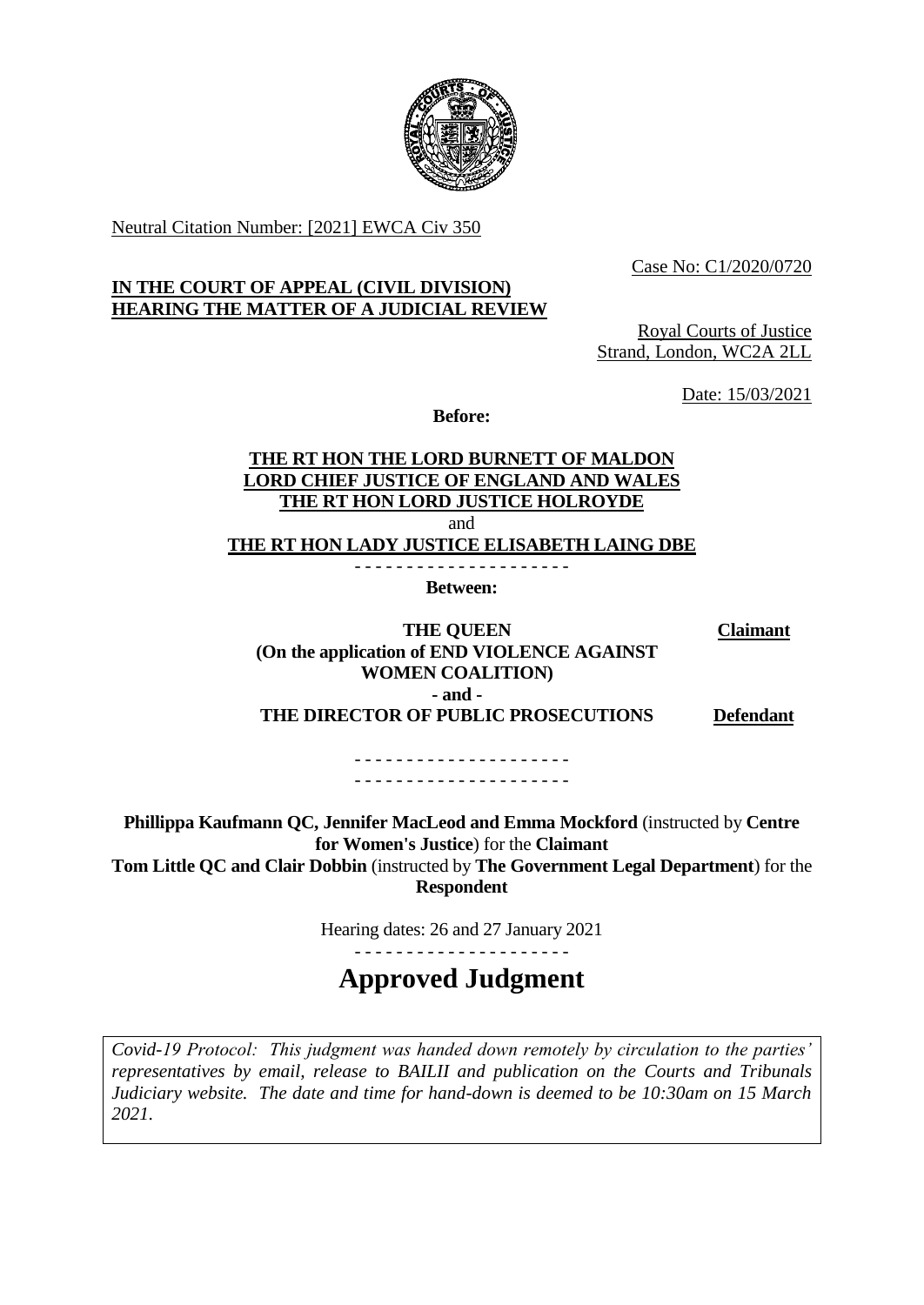# **LORD BURNETT OF MALDON CJ:**

### **Introduction**

- first instance in the Court of Appeal. The claimant is a campaigning organisation with deep concerns about the low and declining rate of prosecutions for rape and serious sexual offences when compared with the number of alleged offences reported to the police. There is a widespread and legitimate interest in the underlying question which has animated these proceedings, shared by successive Directors of Public Government review led by the Ministry of Justice is underway looking at this issue 1. This is the judgment of the court on an application for judicial review being heard at Prosecutions, the wider legal community, the judiciary and many more. A with wide-ranging participation.
- 2. The President of the Queen's Bench Division identified the fundamental complaint in these proceedings when giving the judgment of the Divisional Court refusing permission to bring judicial review proceedings, [2020] EWHC 929 (Admin):

 "The fundamental complaint made by the claimant is that the defendant has changed the policy of the Crown Prosecution other sexual offences since about late 2016. The claimant submits that there has been a change of policy from the merits- based approach to the bookmaker's approach, which is defendant has taken steps which amount to a change in practice. Even if not in policy. The defendant denies that there Service ("the CPS") in relation to the prosecution of rape and unlawful. In the alternative, the claimant contends that the has been any change of policy or practice." (para 2)

- 3. The terms 'merits-based approach' ("MBA") and "bookmaker's approach" are found EWHC 106 (Admin); [2009] 1 WLR 2072 a judgment we will discuss in more detail. They contrast two different ways in which a prosecutor might determine whether a prosecution is more likely than not to succeed. In short, the first is an objective called rape myths as relevant to whether to prosecute. It is no longer submitted that there has been a substantive change to the bookmaker's approach, but rather that the change in policy created a risk that prosecutors would understand that they should in the judgment of Toulson LJ, with whom Forbes J agreed, in *R (FB) v. DPP* [2009] approach, the second a predictive approach based upon experience of juries. Importantly, the second would consider perceived prejudices of juries arising from soapply the bookmaker's approach.
- 4. The claimant sought permission to appeal the order of the Divisional Court. The application was adjourned to an oral hearing and came before the Court on 30 July including the power to grant permission to apply for judicial review (rather than permission to appeal); and, if it grants permission, it may retain the substantive claim for judicial review and determine that claim itself rather than remit the case to the High Court: see CPR 52.8(1), (5) and (6). The court granted permission to apply for 2020. When considering such an application the Court of Appeal has wide powers, judicial review and retained the claim in the Court of Appeal. In the result the suggested change of policy or practice is now challenged on five grounds: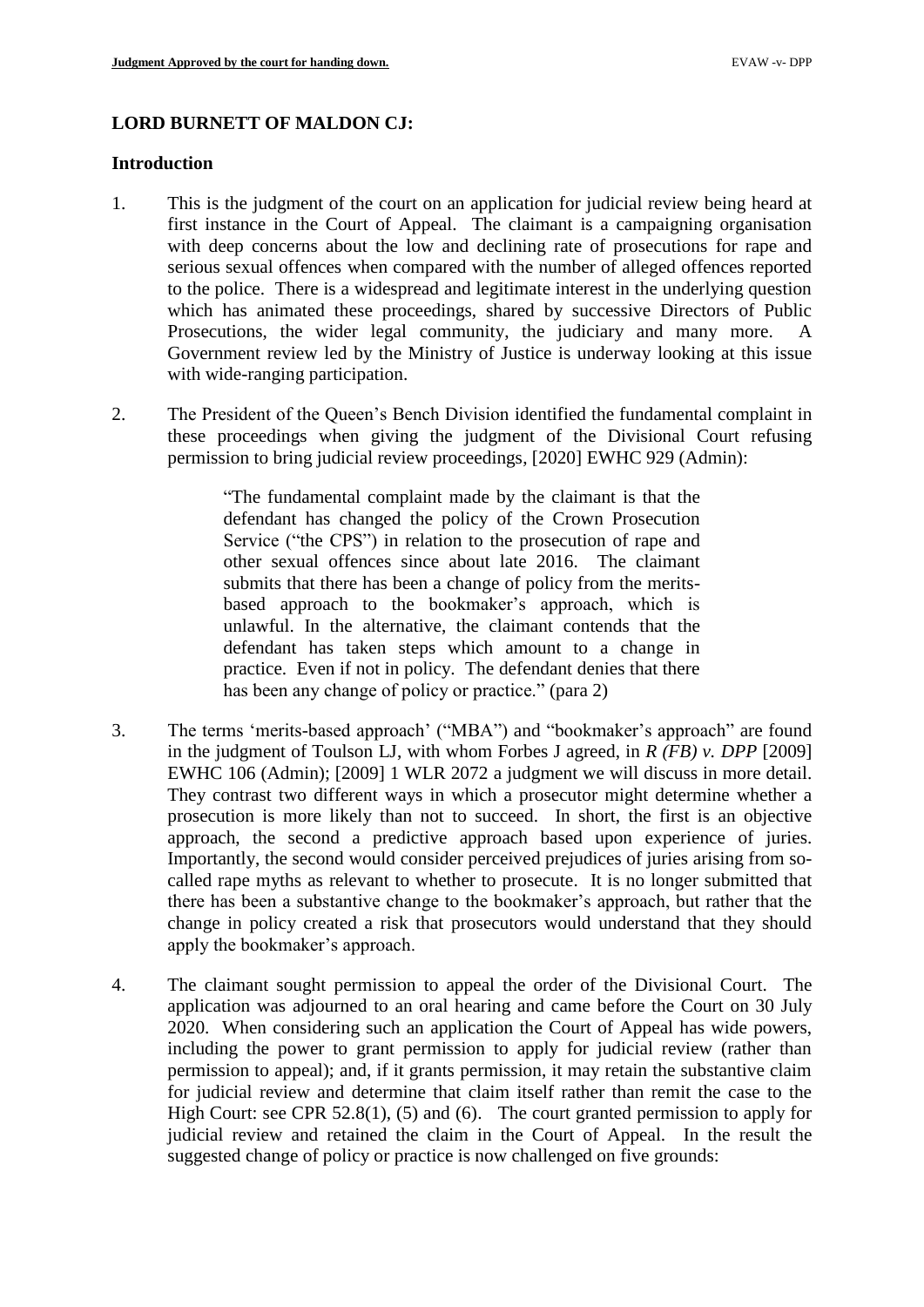- a) it was irrational.
- b) It led to a risk of systemic illegality because it created confusion in the mind of prosecutors about the test they should apply in making decisions whether or not to prosecute.
- c) It was unlawful because the DPP should have consulted 'stakeholders' before making the decision, as, by reason of the DPP's previous practice of consultation, they had a legitimate expectation that they would be consulted.
- d) The decision was made in breach of section 149 the Equality Act 2010 ('the 2010 Act').
- e) The decision was a breach of the DPP's duty of transparency to publish her policies.
- 5. The parties agree that prosecutors must apply the Code for Crown Prosecutors in deciding whether to prosecute. It has a two-part test for deciding whether a criminal prosecution should be brought. That test applies to every offence. This case is about we will refer to this as "the full Code test". There is common ground on one important point. The parties agree that the MBA and the full Code test "are the same the first part of the test which deals with evidence, or "the evidential limb", of that test rather than the second, which is concerned with the public interest. For convenience, thing".
- 6. The claimant's challenge is to "the abrupt change in policy or practice by the defendant, pursuant to which the CPS ceased to apply the 'merits-based approach' to of a new policy or practice to that effect". Mr Little QC accepted that when she was DPP, Dame Alison Saunders DCB decided in the summer of 2016 that prosecutors should receive further training about the test to be applied when an allegation of rape or a serious sexual offence had been made. These are known as "RASSO" cases. guidance, and that a separate guidance document entitled "Code for Crown Prosecutors Test – Merits Based Approach" ("the MBA Guidance") should be prosecuting cases of sexual violence, in particular cases of rape and the introduction That training was given in the course of "RASSO roadshows". She also decided that the term "merits-based approach" should be excised from training materials and withdrawn.
- 7. That "new policy or practice" (if such it is) has now been superseded by further interim guidance, which is the subject of a current consultation. The claimant is content with the terms of this interim guidance, which, in part, at least, restore some of the text of the MBA Guidance although without reference to the MBA itself.
- 8. The parties to the application therefore agree that the DPP made a relevant decision (or decisions). We will use the word "decision". They do not agree about the effect is whether the DPP changed the policy or practice in the way which the claimant alleges. The premise of many of the grounds of challenge is that there was such a turns on a comparison of the meaning and legal effect of the old guidance and the new and implications of that decision, or about whether it was lawful. The central dispute change; and of the defence to those grounds, that there was not. This dispute, which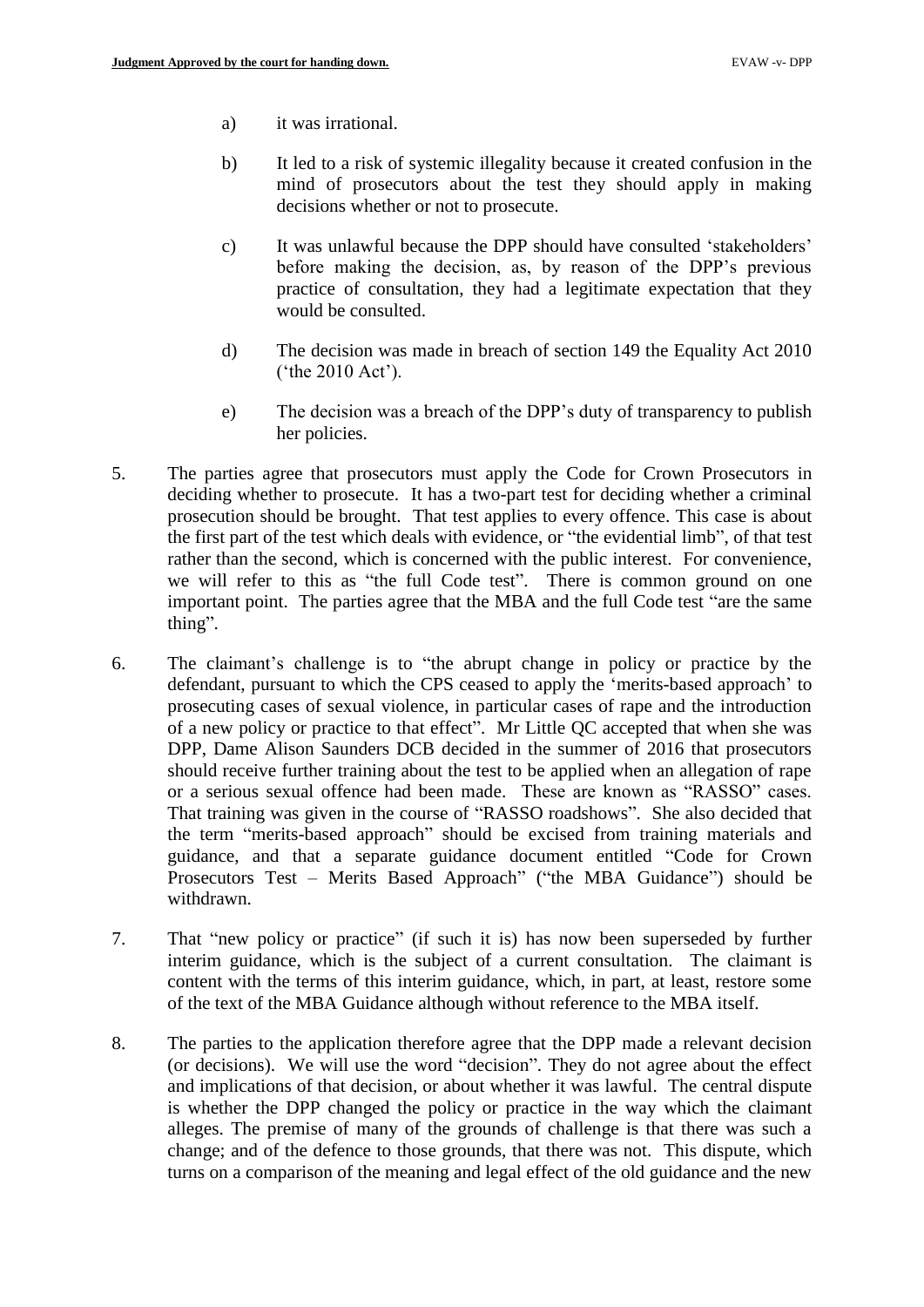guidance respectively, lies at the heart of this claim. A central plank of the DPP's case is that the full Code test has always applied and that this has never changed.

# **The functions of the Director of Public Prosecutions The statutory provisions**

- CPS. The DPP is the head of the CPS (section  $1(1)(a)$ ). The CPS also includes Chief Crown Prosecutors ("CCPs") who are responsible to the DPP for supervising the operation of the CPS in each of their areas, and other staff appointed by the DPP (section 1(1)(b) and (c)). The DPP may designate Crown Prosecutors from members of the CPS (section 1(3)). The DPP must divide England and Wales into areas (section 1(4)). Every Crown Prosecutor has all the powers of the DPP "as to the 9. Section 1 of the Prosecution of Offences Act 1985 ("the 1985 Act") establishes the institution and conduct of proceedings but shall exercise those powers under the supervision of" the DPP (section  $1(6)$ ).
- 10. The DPP is appointed by the Attorney General (section  $2(1)$ ). He or she must make annual reports to the Attorney General, which the Attorney General lays before Parliament (section 9).
- 11. Section 10 is headed "Guidelines for Crown Prosecutors". Section 10(1) requires the DPP to issue a Code for Crown Prosecutors:

"giving guidance on general principles to be applied by [prosecutors]

(a) in determining in any case –

 (i) whether proceedings for an offence should be instituted, or where proceedings have been instituted, whether they should be discontinued; or

(ii) what charges should be preferred; and

 (b) in considering, in any case, representations to be made by them to any magistrates' court about the mode of trial suitable for that case."

12. Section 10(2) gives the DPP power to make alterations to the Code. The provisions of the Code are to be set out in the DPP's report to the Attorney General (section 10(3)), as is any alteration to the Code (section 10(3)).

# **The merits-based approach**

13. The phrase "the merits-based approach" was used in the judgment of Toulson LJ in *FB. FB* was a challenge to a decision of the DPP not to prosecute a suspect in respect The CPS decided not to prosecute the suspect because concerns about the of an allegation of an assault contrary to section 18 of the Offences Against the Person Act 1861. The complainant alleged that he had been attacked by an assailant, whom he named. There was no doubt that the complainant's ear had been bitten off.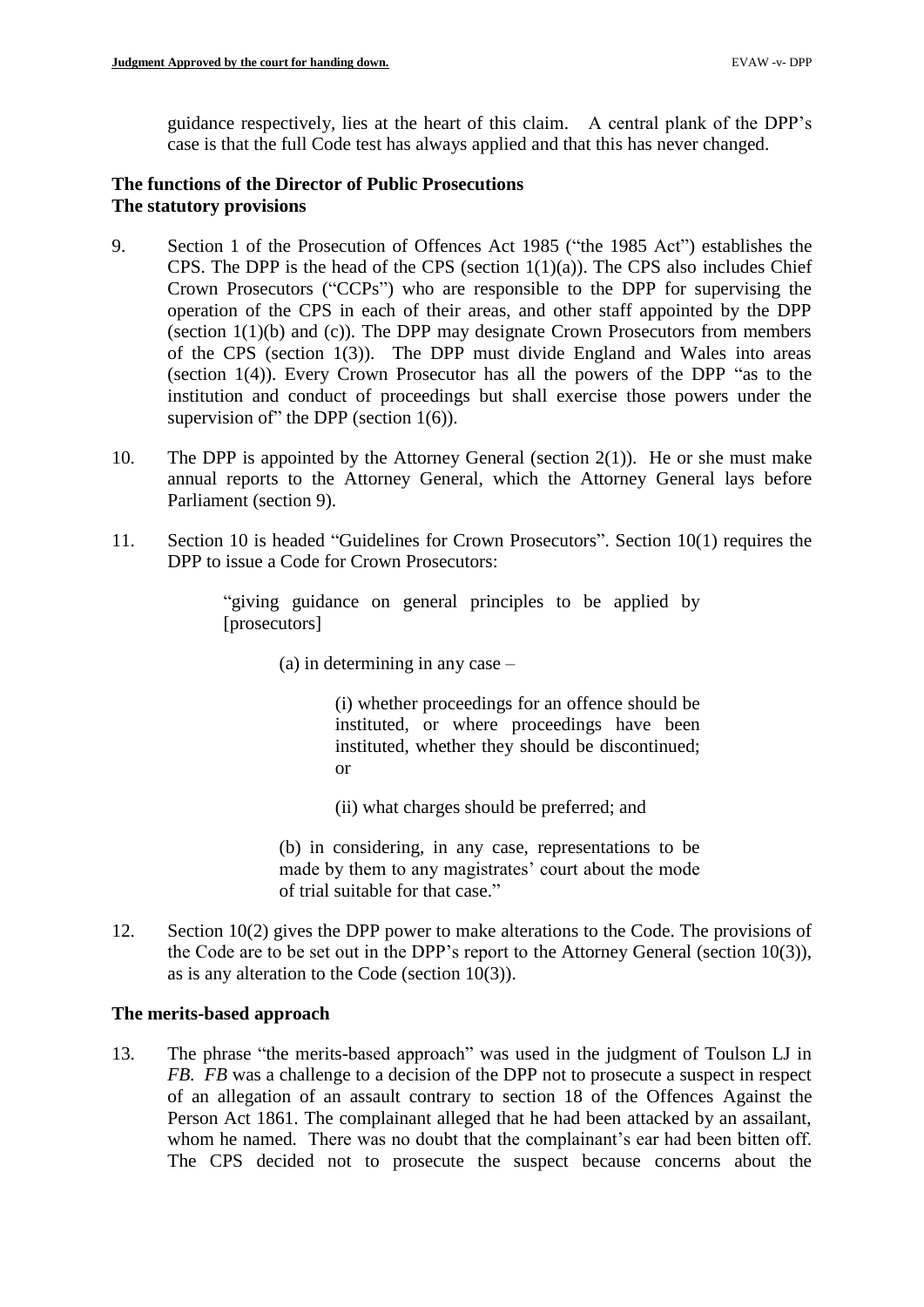complainant's mental state meant that there was no realistic prospect of conviction. The Divisional Court quashed the decision on the grounds that it was irrational.

- 14. Toulson LJ quoted para 5 of the 2004 edition of the Code, which was headed "The Full Code Test". He rejected the claimant's submission that the evidential test was met if the evidence would survive a submission of no case to answer at the end of the prosecution case. The Code required the prosecutor to look at all the evidence, whereas a judge at half-time only considers the prosecution evidence.
- 15. At para 49 Toulson LJ noted a topic of discussion at the hearing, namely whether a prosecutor should answer the question whether there was a realistic prospect of conviction by taking a "bookmaker's approach" (as it was referred to in argument) or "should imagine himself to be the fact finder and ask himself whether, on balance, the evidence was sufficient to merit a conviction taking into account what he knew about the defence case". The DPP submitted that the latter approach was correct and the bookmaker's approach wrong. The claimant made no submissions. Toulson LJ agreed with the DPP.
- 16. In para 50 of the judgment, he gave "date rape" cases as examples in which it is "notorious that convictions are hard to obtain, even though the officer in the case and the Crown prosecutor may believe that the complainant is truthful and reliable". If the prosecutor were to apply

 "a purely predictive approach based on past experience of similar cases (the bookmaker's approach) he might well feel unable to conclude that a jury was more likely than not to convict the defendant. But for a Crown prosecutor effectively to adopt a corroboration requirement in such cases, which Parliament has abolished, would be wrong. On the alternative "merits based" approach the question whether the evidential test was satisfied would not depend on statistical guesswork."

 in law, but on the footing that the decision not to prosecute was irrational. There was no issue in the case about whether the bookmaker's approach or the MBA was the 17. *FB* was not argued or decided on the basis that the prosecutor had misdirected himself right one. The observations in *FB* confirmed that the MBA and the full Code test were the same.

# **Introduction to the facts**

 18. Subject to a small number of exceptions which have no bearing on this case, the court in judicial review proceedings is neither concerned nor equipped to resolve issues of fact. The public authority's evidence of the facts will be accepted. There is a consistent line of authority to that effect starting with *R v. Board of Visitors of Hull Prison ex p St. Germain (No. 2)* [1979] 1 WLR 1401 at 1410 H and more recently encapsulated in para 135 of *R (Watkins-Smith) v. Aberdare Girls High School*, [2008] EWHC 1865 (Admin); [2008] FCR 203). The court:

> "must proceed on the factual basis put forward by the favour. This principle has been frequently applied." defendant or resolve any disputes of fact in the defendant's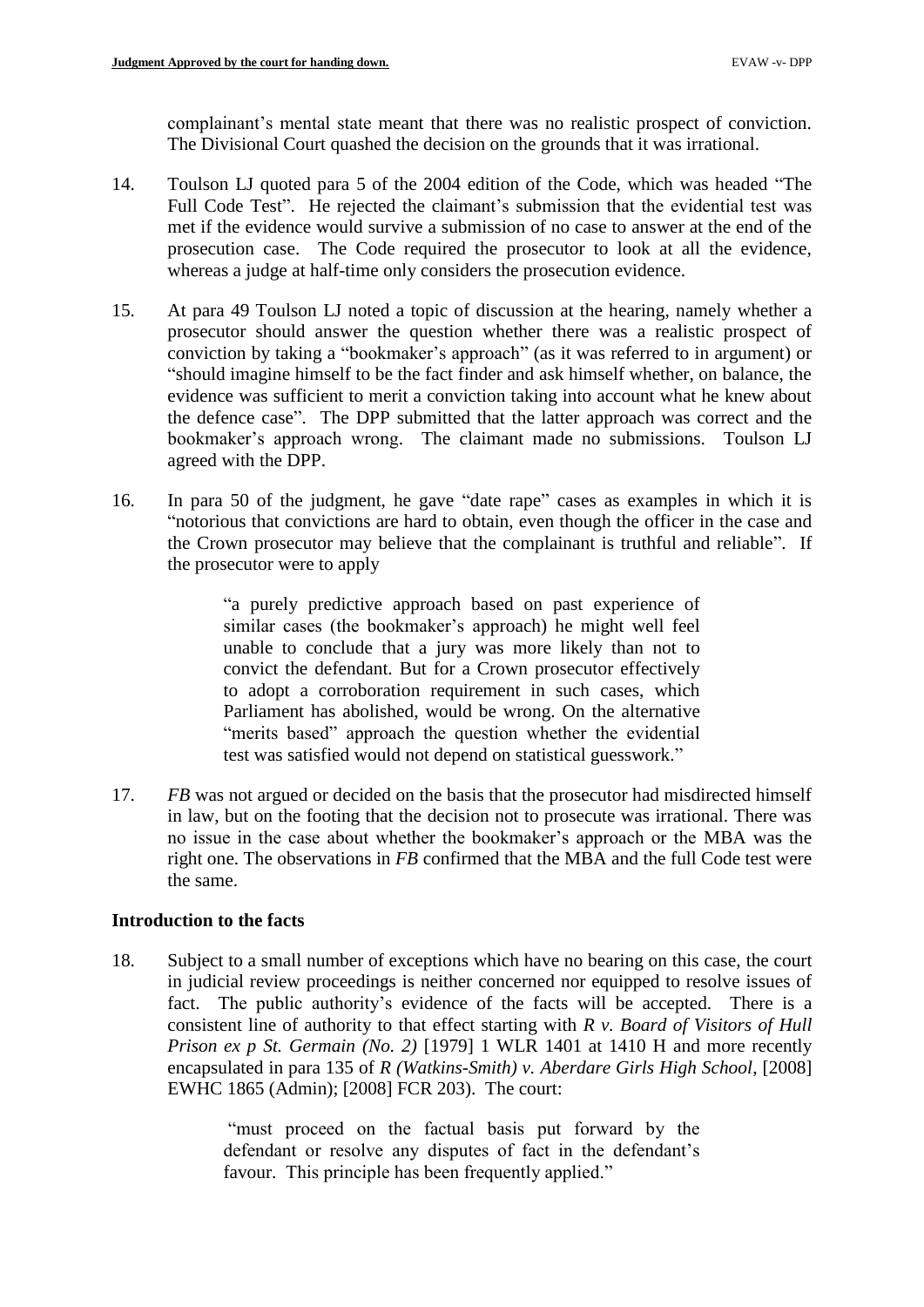It has particular salience in this case because the DPP has put forward a multiplicity of witness evidence, coupled with contemporaneous notes, to rebut the case advanced by the claimant.

- 19. The then DPP and Mr McGill (the Director of Legal Services at the CPS) have the DPP that in 2016 there was a problem with decision making in RASSO cases. A significant proportion of cases were being prosecuted that did not satisfy the full Code test. Kevin McGinty, Chief Inspector of Her Majesty's Crown Prosecution Service Inspectorate ("the Inspectorate"), and another in that organisation, have made the DPP's concern, shared by senior prosecutors in the CPS and supported by the findings of the Inspectorate, was that the MBA was being interpreted and applied in a way which impermissibly lowered the threshold for prosecution and that steps were explained the decision and the background to it. Senior and experienced prosecutors have also provided witness statements. Much of the evidence concerns the assessment of trends by senior prosecutors who were responsible for overseeing decision making in RASSO cases. This evidence supports the central contention of statements to explain their findings set out in reports from 2016 and 2019. In 2016 needed to stop that happening.
- conviction rates for rape cases straddling the period when the changes to the documentation were made. We have considered her reports without prejudice to whether they are properly admissible in evidence in these proceedings. There is no doubt that there was a significant decline in the volume and percentage of rape allegations which led to a charge in 2017/18, in 2018/19 and in 2019/20. That fall is worrying, especially since the reporting of rape allegations has increased greatly during that time. The DPP is as concerned about it as the claimant. The issue which Professor Adams was asked to consider in her reports was whether that fall was "consistent with a change in…CPS practise [sic] toward the charging of rape…" (first accepts that she cannot say. There are several possible causes, which could be operating singly or concurrently. She does not, of course, make the mistake of 20. The claimant has served four reports from Professor Adams, an expert in the analysis of statistics. She has looked at the statistics available which detail charge and report, para 6). She was not asked to consider what caused the fall, and, rightly, assuming that an association between two events shows that one was caused by the other.
- 21. In *R (Law Society) v. Lord Chancellor* [2018] EWHC 2094 (Admin); [2019] 1 WLR application for judicial review, expert evidence will only rarely be admitted, and only where such evidence was "reasonably required to resolve the proceedings". Nonetheless, it admitted the evidence in that case, because the Lord Chancellor's decision was based on a technical error which would not have been obvious to the court but could be shown by an appropriately qualified person to be 1649 the Divisional Court explained that because of the nature of the issues on an "incontrovertible".
- before the DPP when she made the decision; nor does it show that technical evidence which was before the DPP is incontrovertibly wrong. The purpose of the evidence is 22. The evidence of Professor Adams does not meet those tests. It was (self-evidently) not to support an argument that the decision led to a risk of systemic illegality. But the statistics do not show such risk. What they show, at their highest, is that, if there was a risk, that risk might have materialised or that the fall in prosecution rates is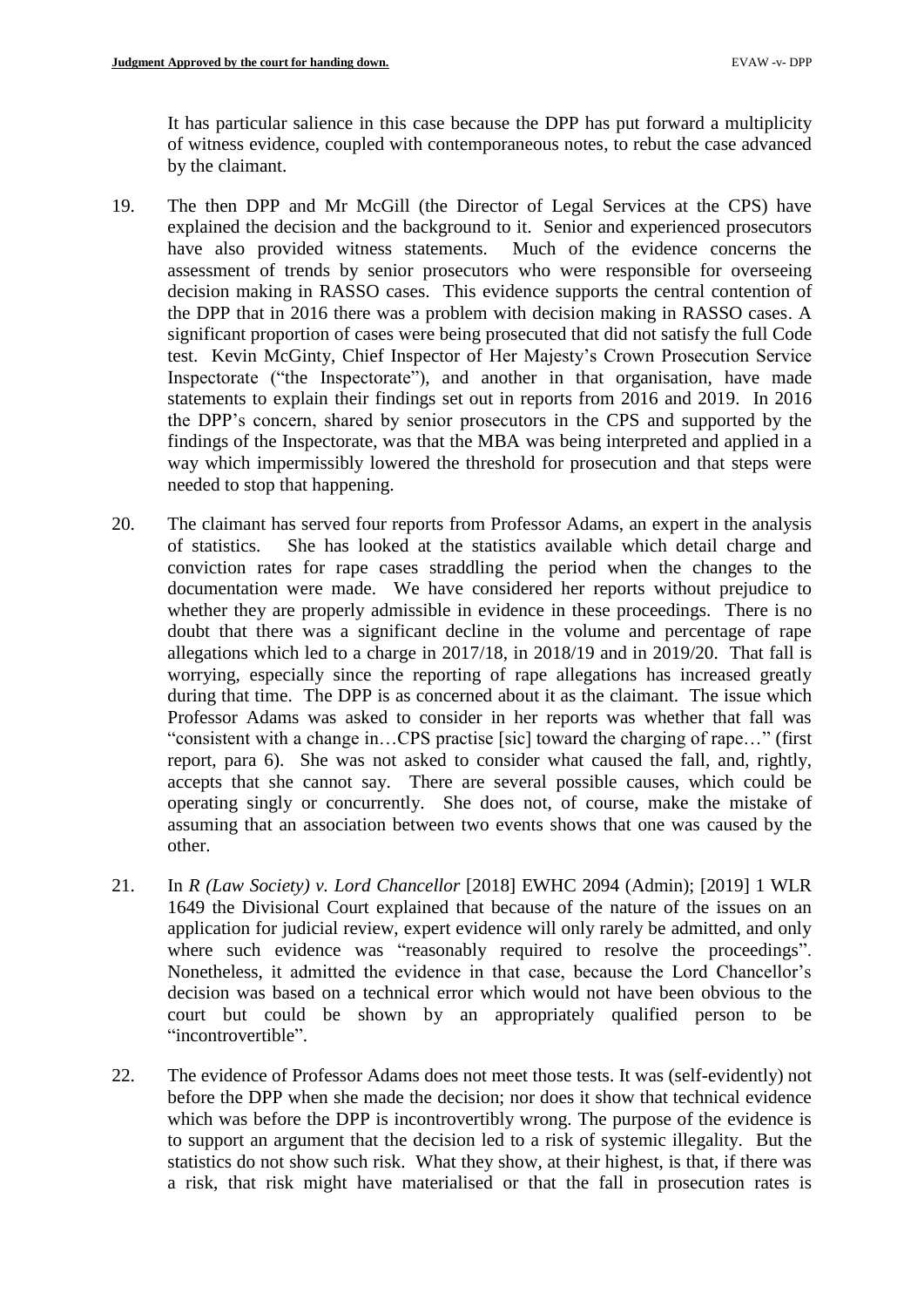consistent with an impact of the RASSO roadshows and change made to written guidance. In our view, the evidence is not reasonably required to resolve these proceedings. We are not in a position to determine the cause or causes of the fall in prosecution rates in the relevant period which, as Mr Little submitted, were informed by a wealth of factors. We refuse the claimant's application to rely on Professor Adams' reports.

### **The facts**

- 23. We were provided with twelve files of documents in this case, including the pleadings and skeleton arguments, which comfortably exceed 5000 pages. These included many witness statements with extensive exhibits.
- 24. The starting point for the claimant is the notes used by Alison Levitt QC in 2009 for training prosecutors about the merits-based approach. She was the legal adviser to the DPP. In paragraph 1 of her notes, Ms Levitt described four objections to the MBA.
	- a) It ran counter to common sense to prosecute cases which experienced prosecutors knew they were "bound to lose".
	- b) It was not in the interests of rape victims to get their hopes up "when we know that the outcome will be unpleasant [cross examination] followed by an acquittal".
	- c) It meant that prosecutors were applying a lower standard to rape cases than to other offences.
	- d) It was potentially unfair to defendants to put them through a trial which "we know" will result in an acquittal especially when the complainant is protected but the defendant ends up all over the newspapers.

 She hoped to show that "some of these criticisms…are actually wrong" and "even those that are correct are outweighed by the advantages" of the merits-based approach.

- 25. Ms Levitt touched on *FB*. The test for rape prosecutions was the same as for other no realistic prospect of conviction, no prosecution could be brought. She quoted paragraph 50 of *FB* (see para 16 above).<br>26. She explained that offences. It must be more likely than not that there would be a conviction. If there was
- 

 though past experience might tell a prosecutor that juries can be unwilling to convict…where, for example, there has been a lengthy delay in reporting the offence or the complainant had been drinking at the time the rape was committed, these sorts of prejudices against complainants should be ignored for the purposes of deciding whether or not there is a realistic prospect "In the context of sexual offences, what this means is that even of conviction.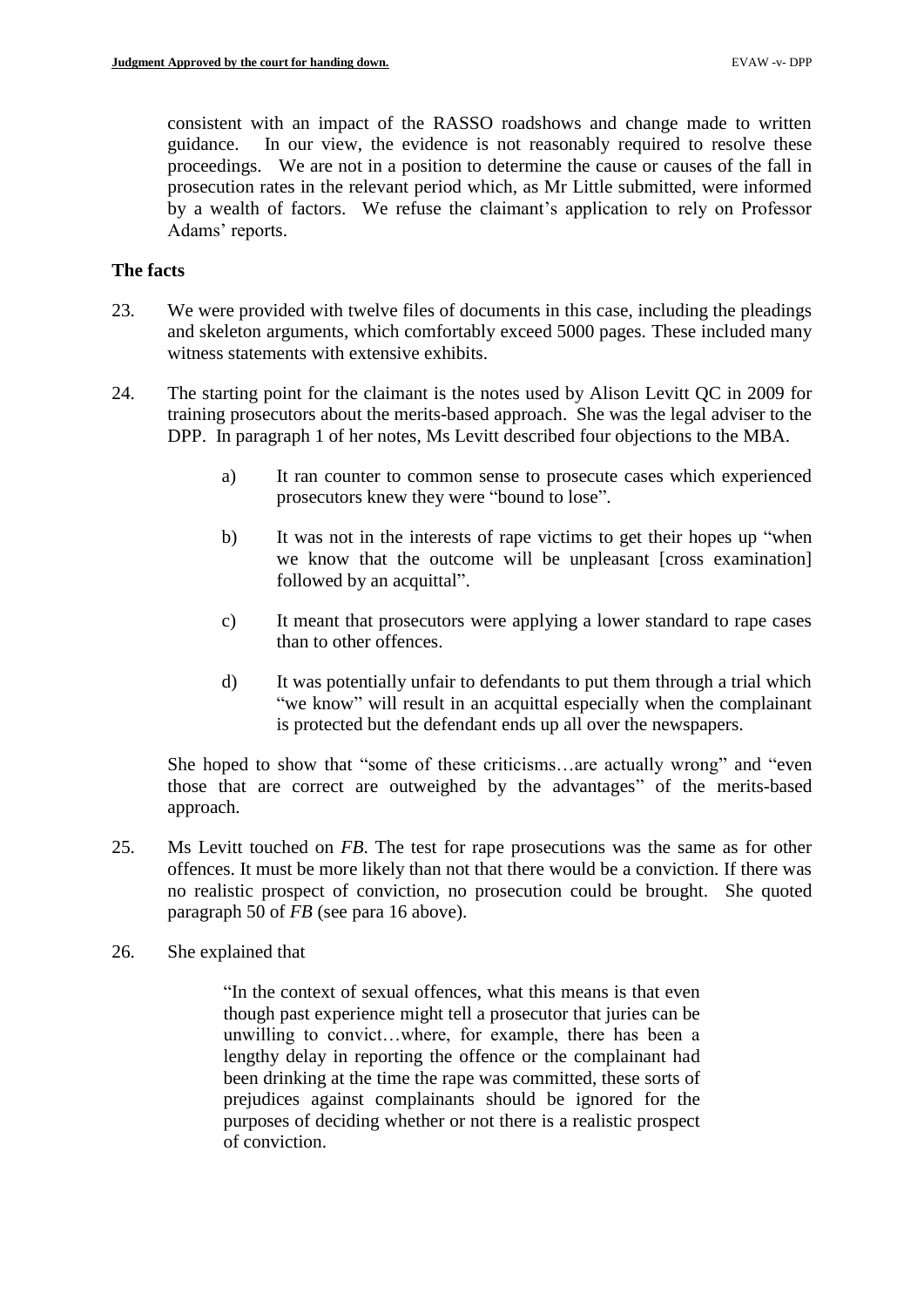In other words, the prosecutor should proceed on the basis of a notional jury which is wholly unaffected by myths or stereotypes of the type which, sadly, still have a degree of prevalence in some quarters.

 conviction we should ask ourselves, what are the MERITS of a Instead of asking necessarily what is the LIKELIHOOD of conviction - taking into account what we know about the defence case.

 May sound like a subjective approach, even a morality judgment.

 But it is not; the merits-based approach simply reminds prosecutors of how to approach the evidential stage of the Full Code Test in tricky cases.

It does not establish a different standard for sexual offences."

- 27. Ms Levitt's notes suggested that some jurors "think that a woman who has been drinking only has herself to blame if she is raped" or that "a woman who was really raped would of course report it immediately and delay …IN AND OF ITSELF means THESE ARE UNTRUE" and asked why the CPS "should refuse to prosecute simply because we MIGHT get a juror who believes something that is prejudiced, irrational that she is likely not to be telling the truth'. She added 'WE KNOW THAT BOTH OF and untrue" (original emphasis).
- 28. In para 27 she noted that the public, and "politicians ... are of course hugely critical of 28 she listed four advantages of prosecuting "safer" cases. She discounted the interests of defendants by saying "what is good for defendants is not our problem – they have their own lawyers". If there was a realistic prospect of conviction on the basis of a notional unbiased jury, the prosecutor's duty was to "the victims". She said that the issue of publicity was for Parliament, not for the CPS. It was not the job of the CPS to decide whether avoiding the trauma of a trial was in the best interests of the number of sexual offences prosecutions which do not result in conviction". In para "victims" or not. That was patronising.
- 29. She made clear that "we want to see the volume of prosecutions go up! We will accept that it will cost more and we accept that possibly initially we will lose more cases. But we think it is worth it. We want to see the merits-based approach applied in all the Areas and ... would accept a short-term increase in the attrition rate". She gave three reasons for this. It was "morally right". It was the "intellectually rigorous can actually change attitudes". She asked her audience to go back to their prosecutors to the merits-based approach". She ended her talk by saying that she hoped that she had persuaded her audience of the advantages of the MBA, "the Director has made approach to the full Code test". Finally, "…by clever and sensitive prosecuting, we "and help them to understand the approach, help them implement it" by being "bold ... brave and … creative". They should only use counsel who "understand and subscribe clear it is a priority".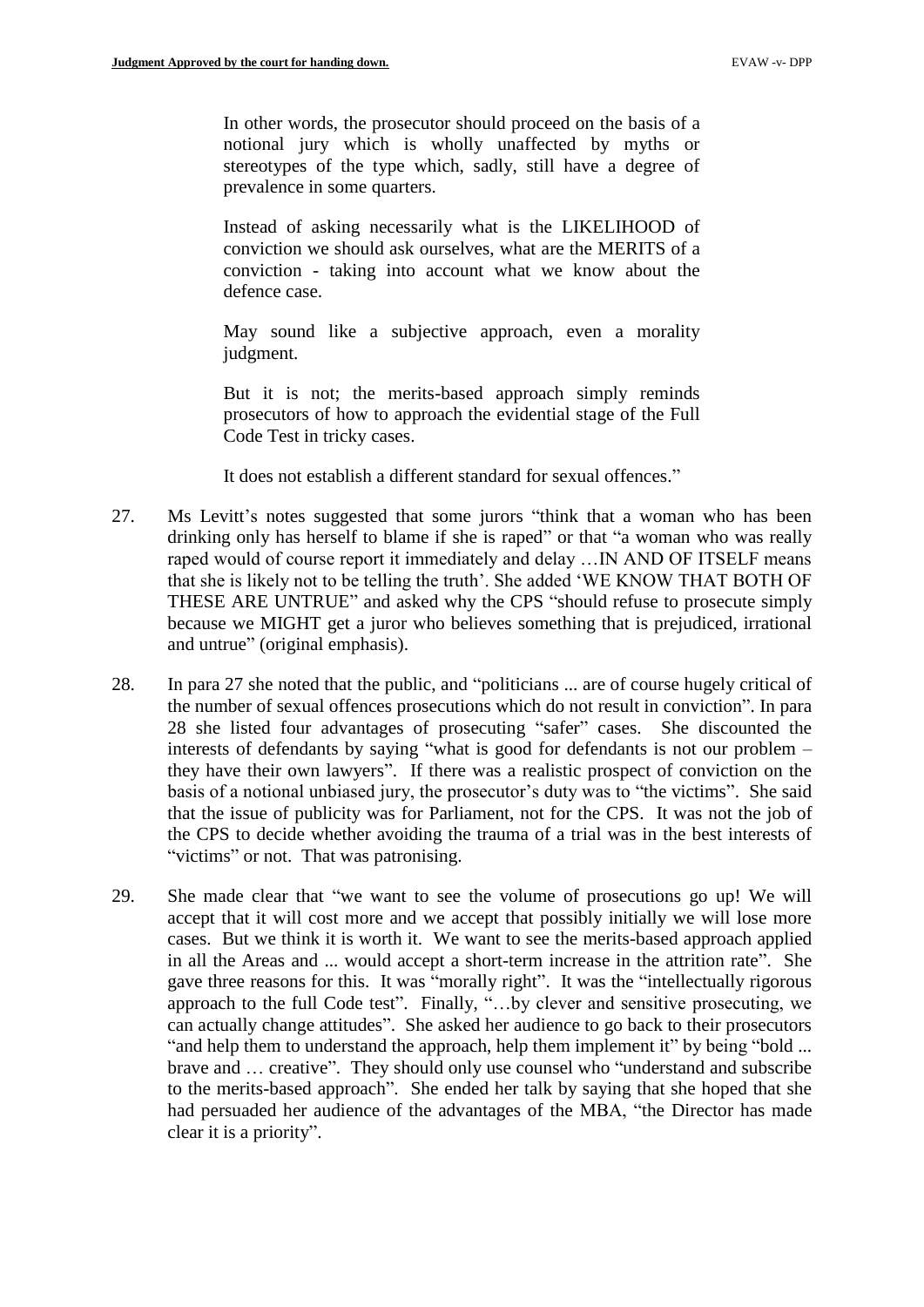- 30. The problem Ms Levitt was dealing with was a concern that, contrary to the full Code test, some prosecutors might in fact be applying the bookmaker's approach to decisions to prosecute in RASSO cases. The training was designed to refocus attention onto the proper test.
- 31. By 2016, Ms Levitt herself recognised that there was a problem with the way in which the MBA was being applied. She was an editor of *Rook and Ward on Sexual Offences: Law and Practice,* 6<sup>th</sup> ed and wrote at para 17.16:

 "Decisions in rape cases are made by specialist prosecutors analysis of the evidence. That being said, there is evidence that some degree of oversteering may have taken place since the judgment in FB. Some prosecutors appear to have interpreted the guidance as meaning that all complaints should result in prosecution even when this involves ignoring obvious flaws in who operate in [RASSOs] and have received extensive training on how to eliminate so-called myths and stereotypes from their the case."

# **The Merits-based Approach Guidance**

32. In April 2015 the DPP published the MBA Guidance which was in force until 2017. It referred to *FB*, and to the contrast between the MBA and the 'bookmaker's approach'. It is in sexual offences that

> influence a jury and in which, therefore, an assessment based on a predictive or bookmaker's [sic] is most likely to involve a failure to apply the Code. Decisions should not be based on particular jury to reach a particular conclusion. The [merits- avoid flawed review decisions. The word "approach" does not indicate any change to what is always required when applying the [Code], which calls on prosecutors to assess whether a particular outcome is more or less likely, assuming that the case will be considered by 'an objective impartial and reasonable jury or bench of magistrates or judge hearing the case alone, "there is the greatest risk that myths and stereotypes will perceptions of how myths and stereotypes might lead a based approach] is closely linked to the CPS's determination to properly directed and acting in accordance with the law."

33. The MBA Guidance required prosecutors to recognise that not all points made by the defence will be good ones. "Cases do not fail the code test merely because they are difficult". If the factors for and against the prosecution have been "properly the face of challenges". But they should not ignore factors that are objectively unrealistic expectations for complainants and diverts resources from other case [sic], considered and are not objectively undermining, the prosecution should be robust in undermining. "Prosecuting flawed cases undermines public confidence, raises which are delayed as a result".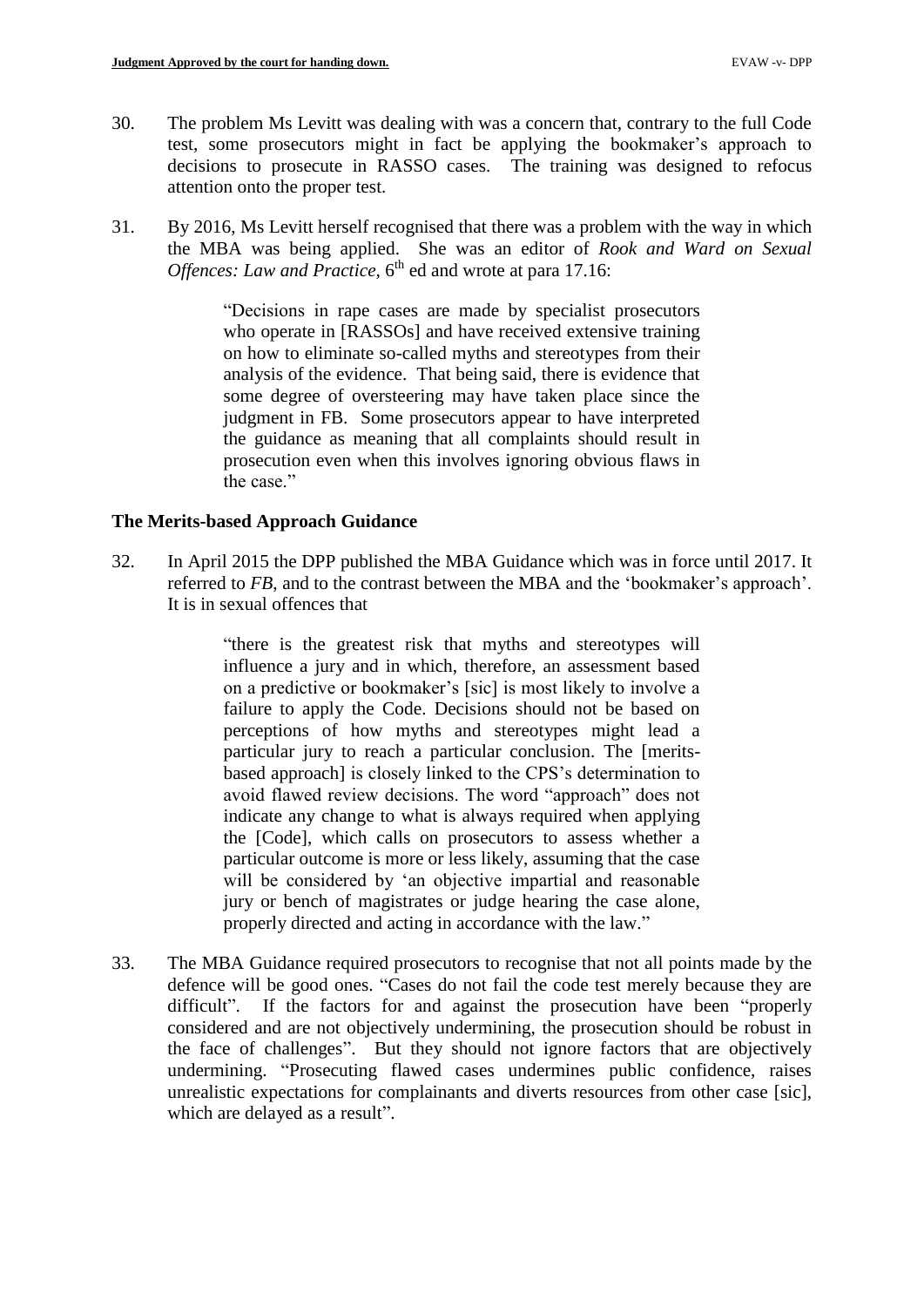- 34. There was a list of six bullet points.
	- The MBA is not a different test, merely the approach we must take in applying the Code test.
	- The MBA does not change, or differ from, the Code test.
	- It is not new. It is just a different way of expressing what has always been there.
	- It applies in all cases, not just rape cases.
	- • It reflects the requirement to assume that every case will be considered by an objective, impartial and reasonable tribunal, properly directed and acting in accordance with the law, who will decide cases in the light of the evidence they have heard in court without being influenced by anything else.
	- It requires an objective assessment of the factors which potentially undermine the case for the prosecution or assist the case for the defence. It does not involve suspending judgement but it does require prosecutors to take objective decisions which are fair and reasonable. Any decision which takes into account subject matters like myths and stereotypes, preconceptions and predications based on previous cases cannot be an objective decision
- 35. The MBA Guidance then reminded prosecutors that they must not introduce a requirement for corroboration in the review process. One person's word can be, and often is, enough. What mattered was the quality of the evidence.
- 36. There followed a list of questions and answers that repeated that the MBA does not MBA "makes it clear that the proper application of the Code test should reflect" the principles expressed in the evidential stage of the Code test, and the principle that prosecutors "should assume that the tribunal will approach its task in that way and will decide the case in the light of the evidence heard in court, without being influenced by anything heard, read or seen elsewhere". Prosecutors must make their decisions objectively, impartially and reasonably, according to the evidence, having regard to any defence and any other information the suspect has put forward or on which he or she might rely. They must not allow themselves to be influenced by myths or stereotypes or by predictions based on the outcomes of previous similar change the Code test. It is "best understood as an explanation of the correct principles for decision making under the Code". The tests in the Code were repeated. The cases or by anything they have heard, read or seen elsewhere.
- "inherently flawed since we cannot know why a particular decision was reached". It reasoning clearly. "Applying the Code test correctly necessarily involves taking the 37. The MBA Guidance explained that predictions based on past outcomes are emphasised the importance of applying the Code test correctly and to record [MBA]".
- 38. There was a list of questions prosecutors should ask when assessing the likely impact evidential questions, such as relevance and admissibility. Factors which undermine a of each piece of information or evidence, and a detailed consideration of other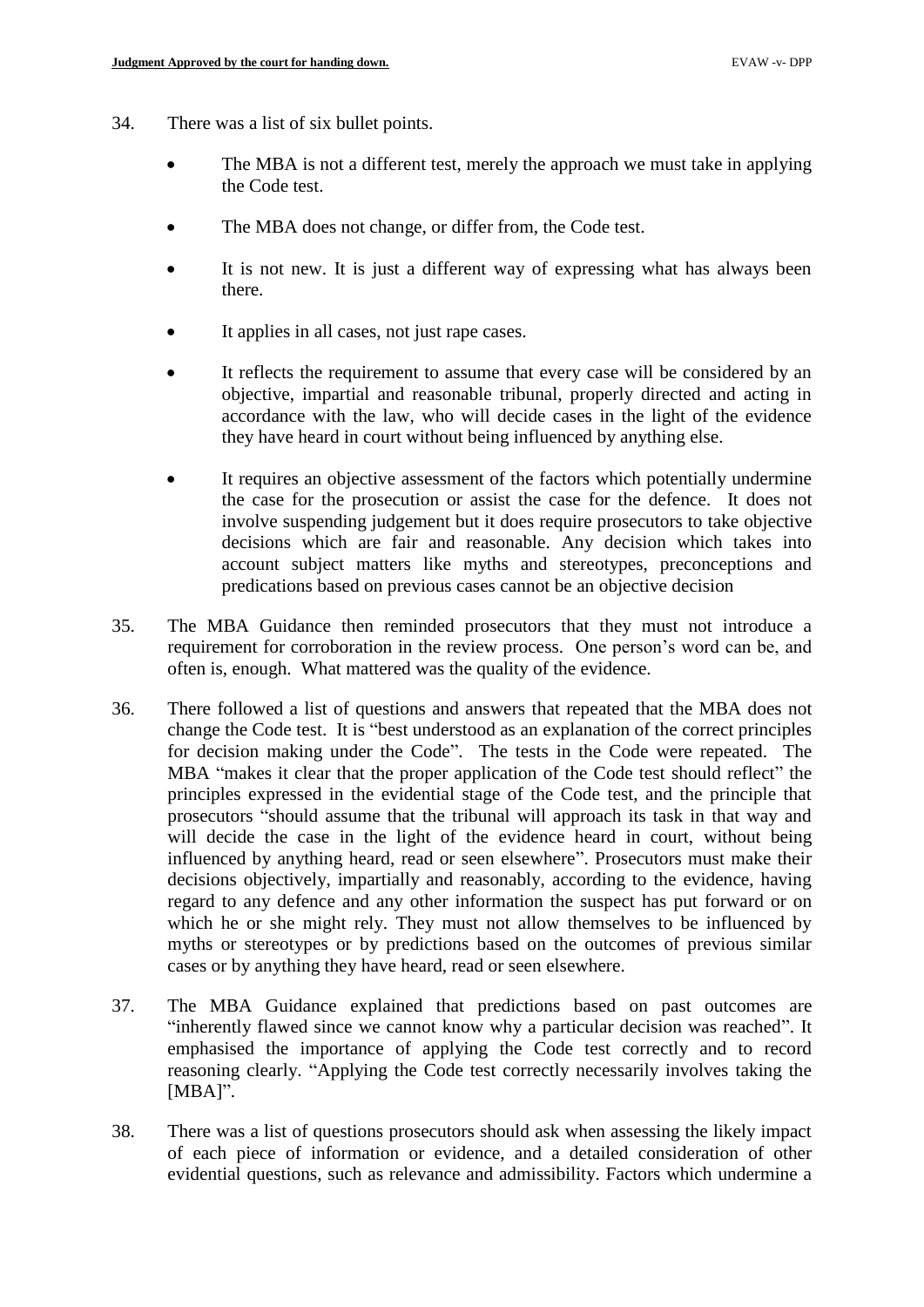evidence as a whole. Prosecutors should assume that juries will be properly directed on myths and stereotypes. Prosecutors should consider the likely impact of evidential inconsistencies. Significant inconsistencies should not be ignored. Where "a factor or that there is not a realistic prospect of conviction, then the case does not pass the evidential stage of the full Code test and should not proceed". The Guidance stated that "the [MBA] does not involve suspending all judgment but it does require particular aspect of the evidence should always be considered in the context of the a combination of factors, properly considered and assessed, leads to the conclusion prosecutors to take decisions which are fair and reasonable".

39. The MBA was also referred to in the DPP's RASSO Guidance and Child Sexual Abuse Guidelines.

### **The decision under challenge**

- was appointed DPP in 2013 and had worked for the CPS since it was established. For four years immediately before her appointment as DPP she was Chief Crown Prosecutor for London. She is familiar both with the development of policy and practice in prosecution work and "with the reality of prosecuting rape cases", 40. In August 2016, Dame Alison Saunders was the DPP. Her statement explains that she including the adverse impact on complainants of "bad decisions" by prosecutors.
- department to produce a strategy for tackling violence against women and girls ("VAWG") in 2008. This led to the publication of guidance or policy and specific training for prosecutors in domestic violence and rape. It later included child abuse, treating serious sexual offences as a priority. She was able to influence the training of stereotyping, as well as how to build a case. She had frequent meetings with 41. She explains in her witness statement that the CPS was the first government so-called "honour killing" and female genital mutilation. By 2013, the CPS was prosecutors so that they should understand vulnerable victims, consent, myths and "stakeholders and third sector groups" on the policy of the CPS and its performance in VAWG cases, including rape and serious sexual assaults.
- 42. As DPP, she knew about general trends in prosecutions. She also spoke to CPS staff in the different CPS areas and in RASSO units. The CPS had ways of analysing and learning from its work, "particularly in rape cases which ended in an acquittal". Prosecutors had to submit reports to the relevant CPS Area summarising the case so that if improvements could be made and lessons learned they would be. It was her responsibility to balance the competing rights at issue in prosecutions. In the case of pendulum did not swing too far so as to compromise the interests of either serious sexual offences, she considered that it was "fundamental" to ensure that "the complainants or defendants".
- 43. She had some general concerns that the approach advocated by Ms Levitt had led to mean that if a complainant said something and the CPS could not gainsay it, it meant that there had to be a prosecution. This meant that prosecutors were not applying the full Code test because they were not going on to evaluate and to assess whether there some "misunderstanding". It appeared that some prosecutors understood the MBA to was a realistic prospect of a conviction. She explained: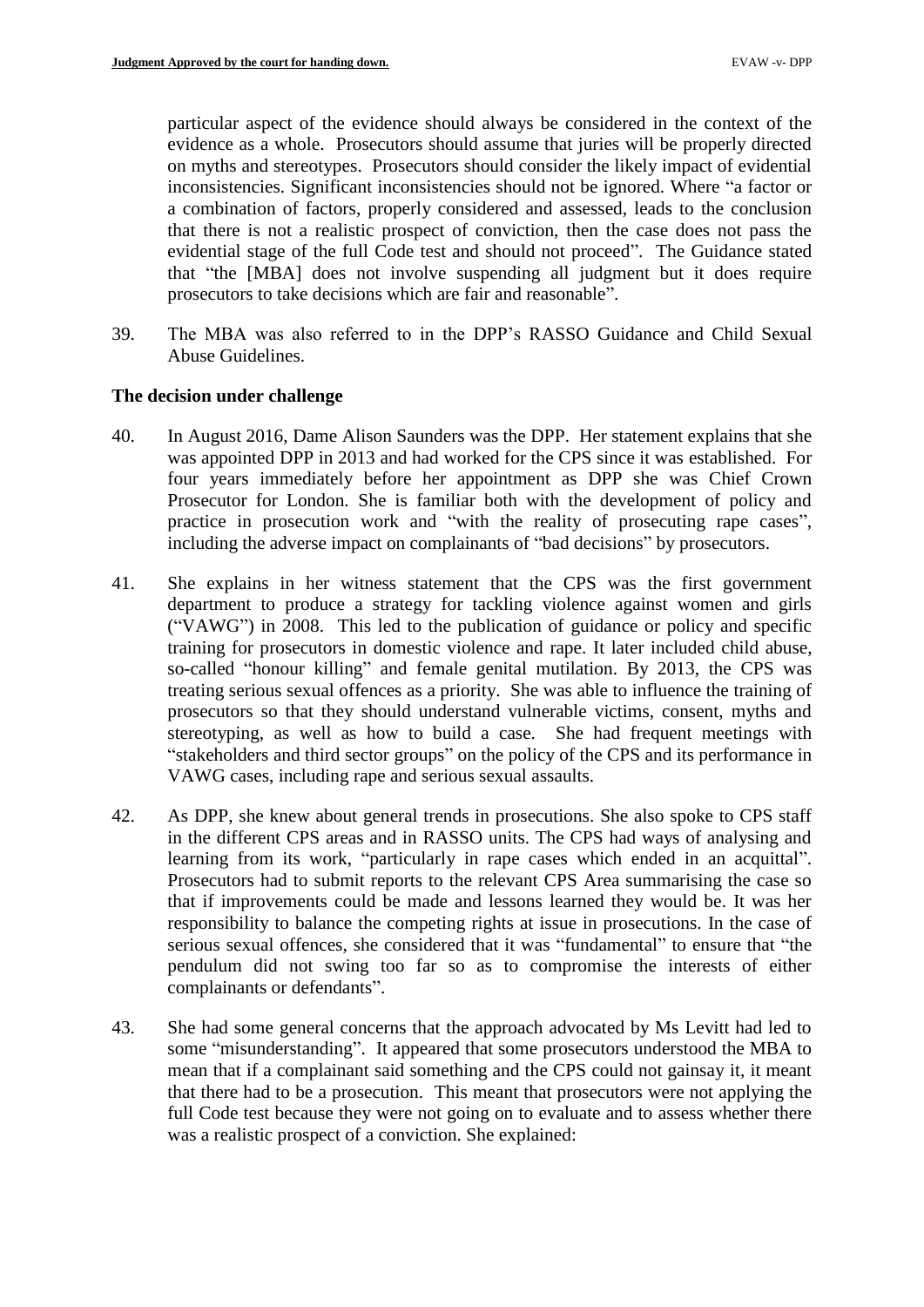approach implied a presumption of prosecution. There was a country. That there was an issue is borne out by the work done "[My] experience was that some prosecutors understood the merits-based approach was encompassed within the evidential test in the Code…but that others thought the merits-based concern on my part that there was inconsistency across the by Mr McGill in 2016."

- 44. She knew that acquittal rates were going up. She was concerned about that, and about its effect on the confidence which complainants had in the system. Publicity about failed prosecutions and high acquittal rates could deter complaints. There was also an issue for suspects if the CPS was prosecuting cases when it should not have been. She recognised that an acquittal does not necessarily show that the prosecution should not have been brought, but that if rates were rising, it was necessary to find out why. There was negative publicity about the CPS because of a "handful" of cases in 2016. She wanted to understand the background so would often ask for a report about such cases. She wanted to know whether mistakes had been made in the decision to prosecute or in the conduct of the prosecution.
- 45. She met Mr McGill and Mr Moore to discuss four cases on 31 August 2016. Mr Moore was her legal advisor and made decisions in some cases. Mr McGill was responsible for "the quality of legal decision-making and case progression in the whole of the CPS". Mr McGill summarises the four cases in his second witness the defendants after deliberating for very short periods: 20, and 26 minutes. Her general recollection of the meeting is that they "would have discussed the issues and statement. One concerned a failure in disclosure. In two cases, juries had acquitted debated the solutions to be considered".
- 46. Mr McGill presented a paper to the Senior Leadership Group on 16 September 2016. The meeting decided that Mr McGill and Mr Moore should go into the Areas and "do RASSO roadshows. Dame Alison accepts that the adverse publicity about specific cases was part of the background but the decision to do the roadshows was based on wider concerns about decisions by the CPS in cases involving serious sexual offences. reason for the roadshows was to clarify that prosecutors should apply the Code test, "which encompassed the merits-based approach". The policy was clear but "needed to be reinforced by direct discussions and debate". She explains what the roadshows different or lesser test than the evidential test and did not need to be articulated in a way that suggested that it was". For "precisely the same reason" the term MBA was some refresher training on decision making in RASSO cases". These were the She considered and approved the actions which were agreed at the meeting. The were intended to achieve. Among other things, the MBA was not "a separate, to be removed from training materials and guidance, "as was the discrete merits-based approach guidance". That did not detract from

 "the core message that RASSO prosecutors were to approach the evidential test disregarding myths and stereotypes and were not to use the bookmaker's approach".

47. Dame Alison did not think that this was a change of policy and so did not consider that it was necessary to consult on it.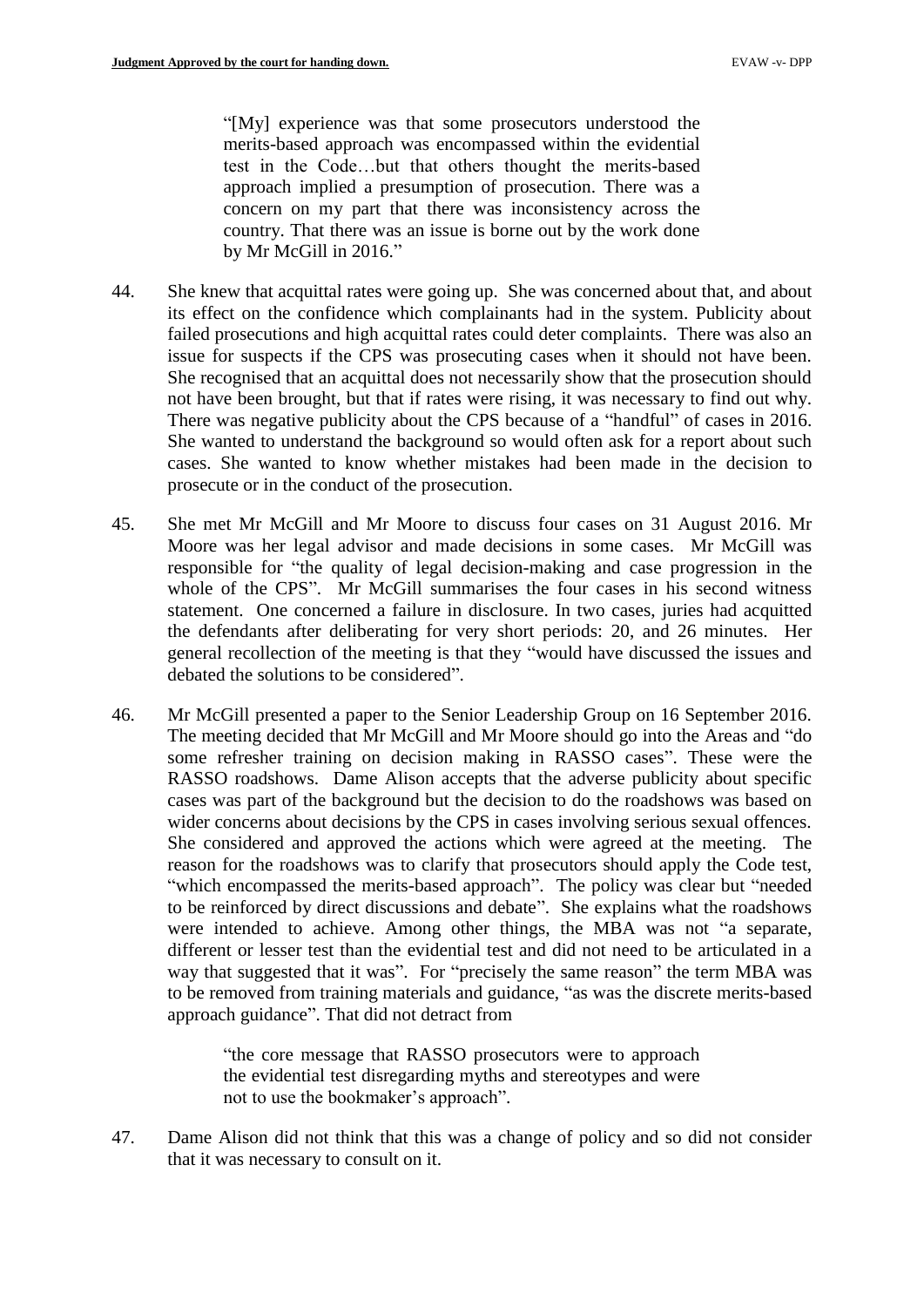- 48. Mr McGill has been Director of Legal Services at the CPS since 2016. Having qualified as a solicitor in 1987, he worked as a crown prosecutor from 1991 to 2002. He joined the CPS again when it merged with the Revenue and Customs Prosecutions Office, for which he had been working since 2005.
- internal Legal Guidance on the CPS Infonet (repeated on the CPS website). The CPS publishes extensive guidance on Rape and Sexual Offences ("the RASSO Guidance") which is intended to help prosecutors. There is a chapter on Case Building. Until November 2017, that Guidance had a paragraph on the MBA which had a hyperlink to the MBA Guidance. Chapter 21 of the RASSO Guidance is headed "Societal Myths". It explains that myths and stereotypes about rape and sexual violence can be an obstacle to getting convictions. They should be recognised and challenged. The Guidelines on Prosecuting Cases of Child Sexual Abuse were finalised in 2013 after credibility of the complainant. These Guidelines contained two paragraphs about the 49. He explains in his witness statement that, in addition to the Code, the DPP publishes consultation. Prosecutors should consider the credibility of an allegation, not just the MBA which were removed in July 2017.
- 50. In February 2016, the Inspectorate published a report about CPS RASSO units. In 10% of the 98 cases sampled the full Code test was not applied correctly when the decision to charge was made. This reflected "poor quality decision making where decisions should be made by trained specialist lawyers working in a specialist unit…" There was evidence that some prosecutors "in a limited number of areas" were not have a realistic prospect of conviction. Inspectors were also aware of cases in which the MBA was seen as separate from the Code, rather than integral to it. That led to poor decisions, an increase in acquittals, and "ultimately, a poor service to applying the merits-based approach far too vigorously and cases were charged that did victims".
- 51. We note that in 2019 the Inspectorate returned to the issue in its report and concluded that decision making in RASSO cases had improved since 2016 and the steps taken by the DPP with which this claim is concerned had not driven aberrant decision making.
- the Chief Crown Prosecutor. Key performance indicators are thoroughly reviewed, including conviction rates to see whether there are any underlying issues. In 2016, partly because of the Inspectorate's report, and partly because of his investigation of data via the reviews, he began to look at performance data for rape VAWG cases. He was especially concerned about the performance of three CPS Areas. He thought that the data corroborated the concerns of the Inspectorate. Chief Crown Prosecutors 52. Mr McGill holds Area Performance Reviews three or four times a year when he meets generally agreed that the way decisions were made needed to be examined.
- particularly low. In 2015/16, he introduced a conviction rate of 60% as an "ambition", a "performance indicator" or a "benchmark by which to measure our was transient and abandoned in 2017/18. Mr McGill recognised that it had not been 53. Mr McGill became concerned that the conviction rates for RASSO cases were performance". It was not "a target" although we consider the distinction a fine one. It as helpful as had been hoped.
- 54. If there was "a consistent pattern of juries acquitting in the majority of rape cases, when the Crown Prosecutors had judged that the evidential test was met" that raised a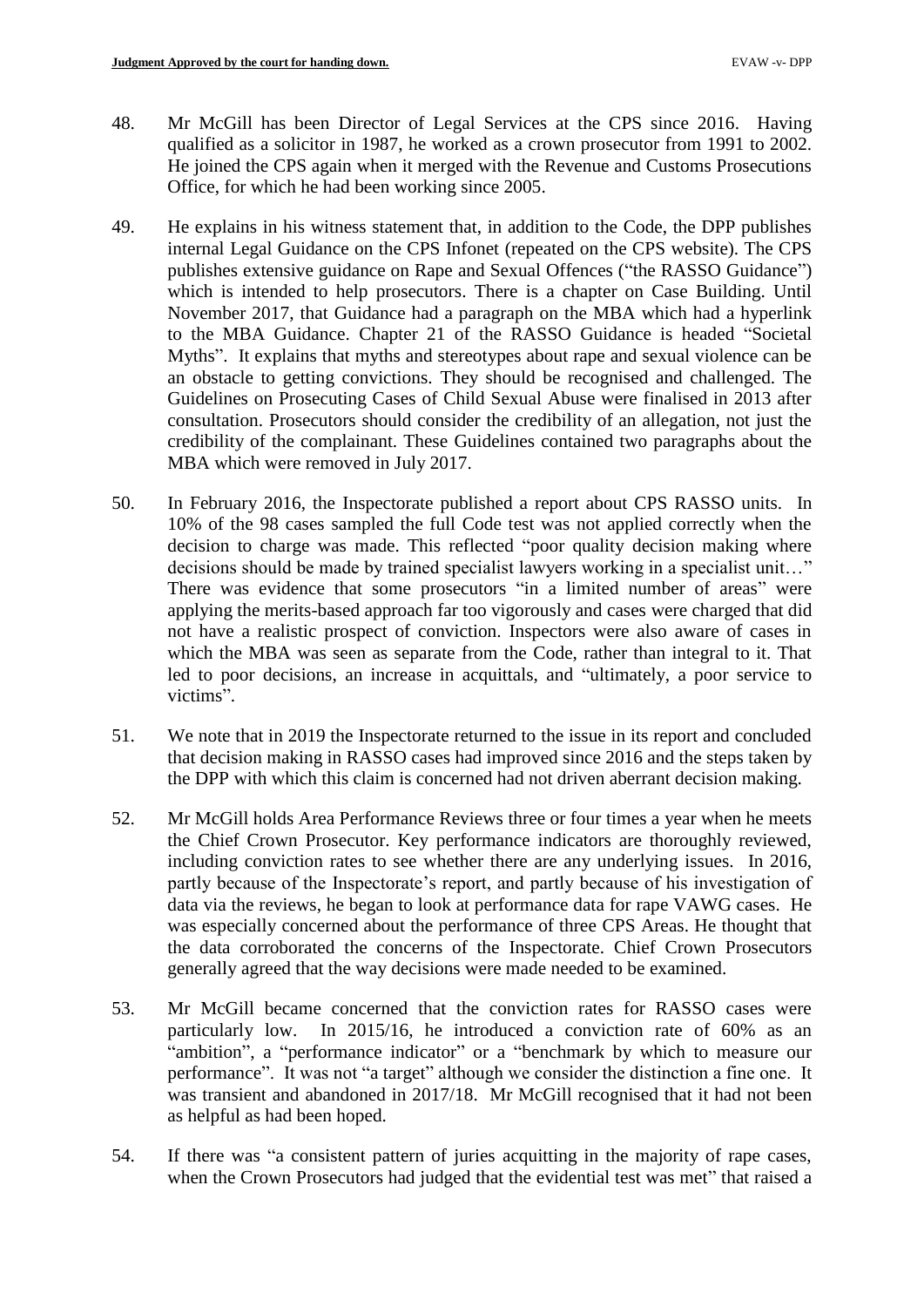question. The CPS has a duty to prosecute only where the full Code test is met because it is only by applying that test properly that it can balance the rights of the complainant and of the suspect. A key function of the CPS is to ensure that balance. From his discussions with prosecutors about failed prosecutions, it became clear to him that some of the CPS lawyers

 "felt that there was (a) an expectation that they should be prosecuting cases of rape without properly applying the evidential test and (b) there was confusion as to how to properly apply the full Code test."

- 55. He explains that the Senior Leadership Group met every six weeks. The Chief Crown Prosecutors (members of that group) were responsible for casework in their Areas. Many members of the group had personal experience of making decisions in RASSO cases. The Senior Leadership Group enabled Chief Crown Prosecutors "to influence the development of operational strategy, practice and performance".
- 56. He also explains why he presented a paper to that group on 16 September 2016. He cases, and whether the MBA was being misapplied. He referred to the falling was necessary to get better outcomes. That could be done by getting 197 more convictions or by not charging 350 weak cases; because a small number of cases could have a big impact on overall performance figures. He confirms that the group was concerned about whether the full Code test was being applied properly in RASSO conviction rate in rape trials (down from 52.4% in 2010/11 to 45% in 2016/17). It agreed that he and Mr Moore would do some refresher training.

# **The RASSO roadshows**

- compliance with the Code. A deliberate decision was made not to provide formal paper he had presented to the Senior Leadership Group. The CPS was getting fewer convictions in rape trials. He wanted prosecutors to be sure that they were properly applying the Code and only prosecuting cases which meet the full Code test. If 57. Mr McGill explains that the roadshows were intended to encourage discussion about training materials. The format changed over time. Mr McGill used the statistics in the prosecutors were doing that, they should carry on.
- that they felt they had to prosecute nearly every RASSO case because the CPS expected that. He would say that it was right not to prosecute if the full Code test was MBA could sometimes be confusing for prosecutors. Decisions had to be made prosecutors were only asking "What is the merit of this prosecution?" Some prosecutors referred to the MBA as the "merits-based test". This was where the confusion lay. He would support prosecutors in making difficult decisions where the full Code test was not met. Mr Moore went through a case study with prosecutors. Both Mr McGill and Mr Moore wished to remove references to the MBA from 58. Mr McGill would explain that he understood from his discussions with prosecutors not met and could not be with further investigation. He described his view that the without the influence of myths and stereotypes. It was clear to him that some training materials. They were satisfied it was properly reflected in the full Code test.
- 59. They received positive feedback. Some prosecutors were relieved because they had felt under pressure to prosecute when they felt the full Code test was not met. One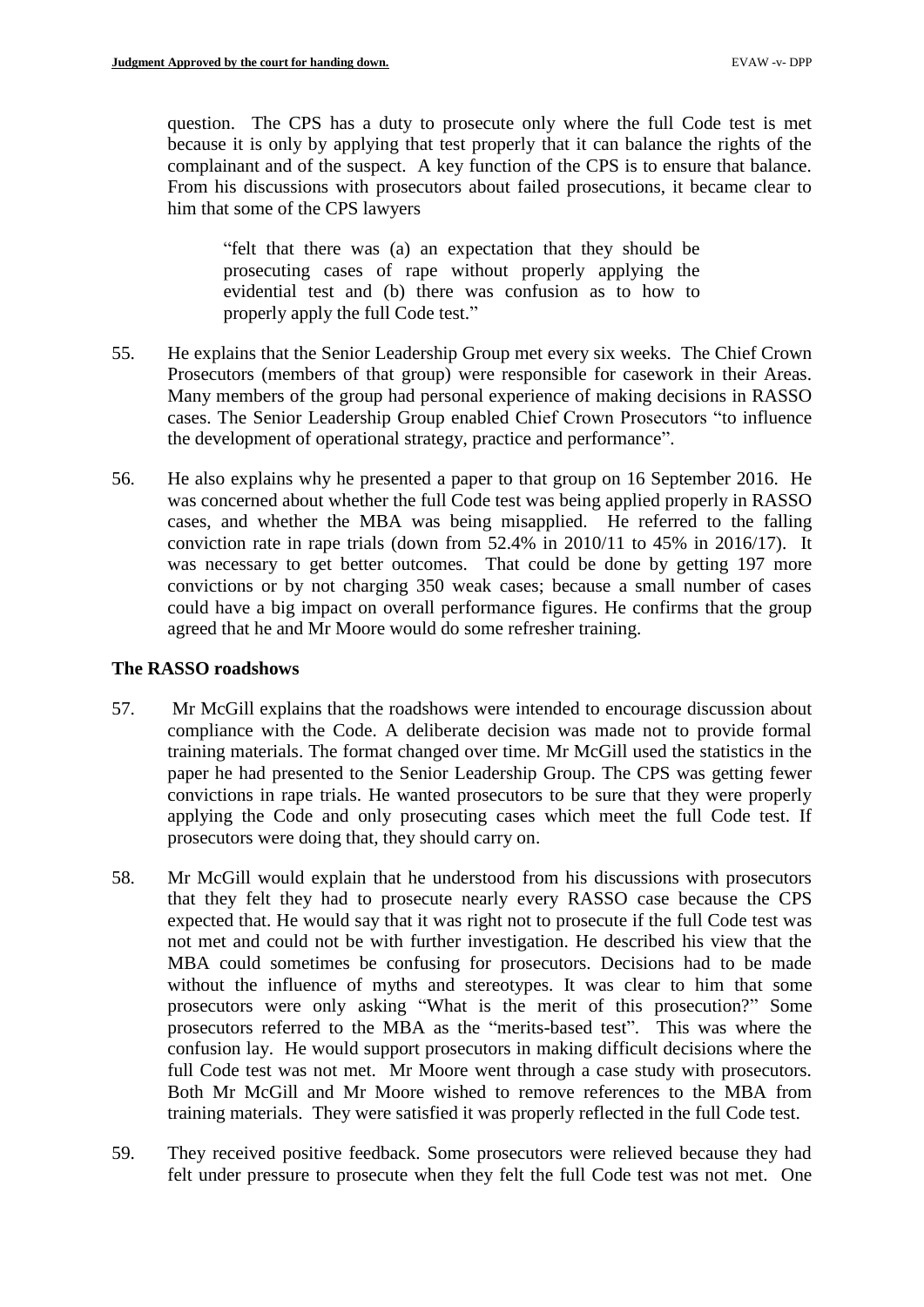prosecutor said she had thought there were two tests under the Code: one for general crime and a lower test for RASSO prosecutions. It was more than once described as "the most relevant legal discussion that they had received".

- 60. In a second witness statement Mr McGill provides more evidence about the roadshows given by Mr Moore. Mr Moore drafted a case study and charging advice. This was intended to illustrate how not to make a charging decision. He wanted evidence to avoid misapplying myths and stereotypes. For example, it is a myth that prosecutors to think about what weight should be given to different strands of complainants always remember a sexual assault consistently, but that does not mean that all inconsistencies in an account should be ignored.
- 61. Mr Moore prepared a script to assist his presentation at the Roadshow meetings. That script was augmented by a document headed "RASSO Roadshow Lines". The script refers to a charging advice which rehearses all the weaknesses in the evidence of the complainant yet concludes that "applying the MBA" its author finds that there is a realistic prospect of conviction. It goes on to ask, what is wrong with that? It gives the answer that there was little analysis of the weaknesses, and that was because the MBA "is being used as a broom to sweep away all weaknesses, come what may". Mr Moore and Mr McGill "are here to 'nudge the tiller' and perhaps tack a slightly different course – to correct that oversteer".
- 62. The script immediately acknowledges that there is a danger of going too much in the opposite direction: "we don't want to do that". Whether there is an oversteer which needs a nudge on the tiller depends on

 "whether you are off course in the first place. So I hope to reiterate the approach we should be taking and give some practical advice on how to apply it  $-$  if that is the course you are already steering, perfect – don't change a thing. If not, then I hope what I say helps"

 The aim was to help prosecutors to feel "more confident" when making decisions and to "put the merits-based approach in its proper place…"

- was "a perhaps incidental point in the case but in which a phrase was born which has taken on a life of its own and become a bit of a monster". In reality, it means no more than "looking at the merits of the case on the available evidence…rather than adopting a predictive or bookmaker's approach based on past experience." The MBA adds nothing to the Code. It is "not a device to sweep away all the weaknesses in the 63. The script then deals with *FB*, pointing out that the MBA was "hardly argued" and case. Still less is it a reason to accept what C says, come what may".
- 64. There is then a detailed section about how to make decisions applying the Code, some by reference to the prepared case study. The script also explains that the MBA does not require prosecutors to turn a stereotype on its head in order to ignore potential weaknesses in evidence. An objective analysis of all the evidence is needed.
- 65. The Lines document notes that there have been some recent cases "where the decision to charge might be described as somewhat ambitious. Some of these cases have attracted unfavourable media attention". It suggests that the trends in acquittal rate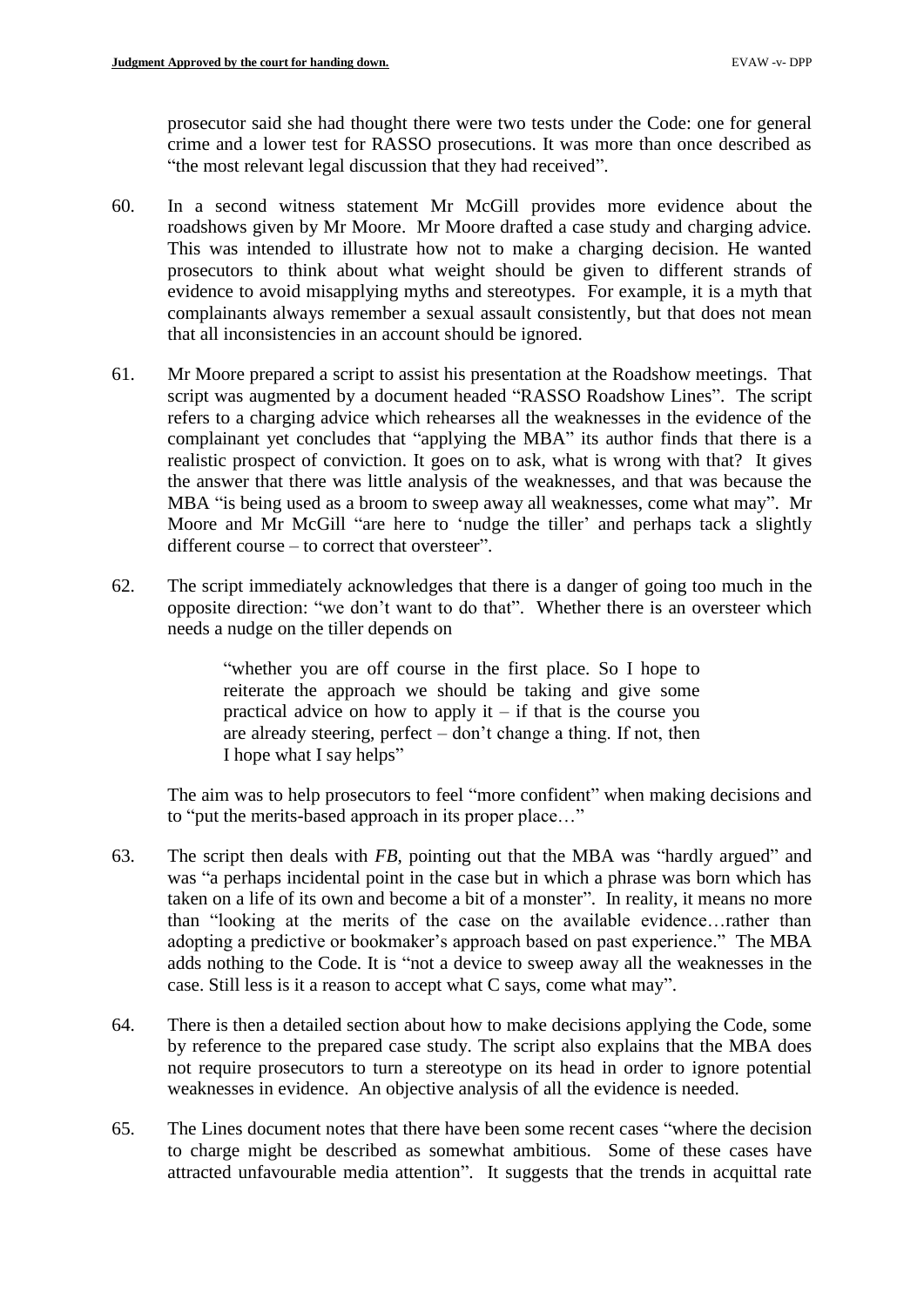statistics "tend to support a suggestion of overcharging". The views of prosecutors for a number of Areas about the causes are summarised in three bullet points.

- The belief that the MBA permits or even requires them to charge despite factors which undermine the evidence pointing to guilt;
- The 'enduring impression' from the lectures delivered by Ms Levitt that charging was to be encouraged in, for instance, a "one person's word" case; and
- A concern/fear that their decision might be overturned on [victim's right of review].
- main purpose is to "give prosecutors the confidence to get charging decisions right first time **and** to convey the message that we will support those decisions" (original emphasis). It states, "the aim is **not** to go back to charging habits of old but to ensure we have not gone too far back in the other direction" (original emphasis). The style is to be an "informal lecture style but with plenty of opportunity for audience questions 66. The Lines document then summarises the purpose and content of the Roadshows. The and interaction, which is encouraged".

# **Changes to the CPS Guidance**

 explains that the CPS does in-house training. In May 2017 he said in an email that all with references to the full Code test. He further explains that the Prosecution Policy Unit produces legal guidance and ensures that it is up to date. At some point in 2016 the CPS started a full review of all its Legal Guidance. The RASSO guidance was being reviewed. It has taken longer than expected. The MBA legal guidance was removed from the CPS internal and external websites on 3 November 2017. The references to the MBA in the RASSO Guidance and Child Sex Abuse Guidelines 67. In his first witness statement, Mr McGill describes the changes to CPS Guidance. He references to the MBA in RASSO training materials should be removed and replaced were removed on 22 November 2017.

# **The live grounds of challenge Discussion The legal effect of the decision**

- 68. The DPP may promulgate legal guidance about aspects of the work of prosecutors, and about how the Code is to be interpreted and applied. Mr Little accepts that decisions of the DPP are amenable to judicial review. If Guidance issued by the DPP is wrong in law, then the Court should say so.
- 69. The first issue, therefore, is whether the decision was a decision to adopt guidance which was wrong in law. Such a decision (it would follow) would have been a change from the previous, lawful, policy.
- 70. It is necessary to distinguish between two senses in which the MBA can be understood. The first is the meaning as it was used in *FB*. The second entails a group of inaccurate secondary concepts with which, in the view of the DPP, Mr McGill and Mr Moore (supported by the independent Inspectorate) the phrase had become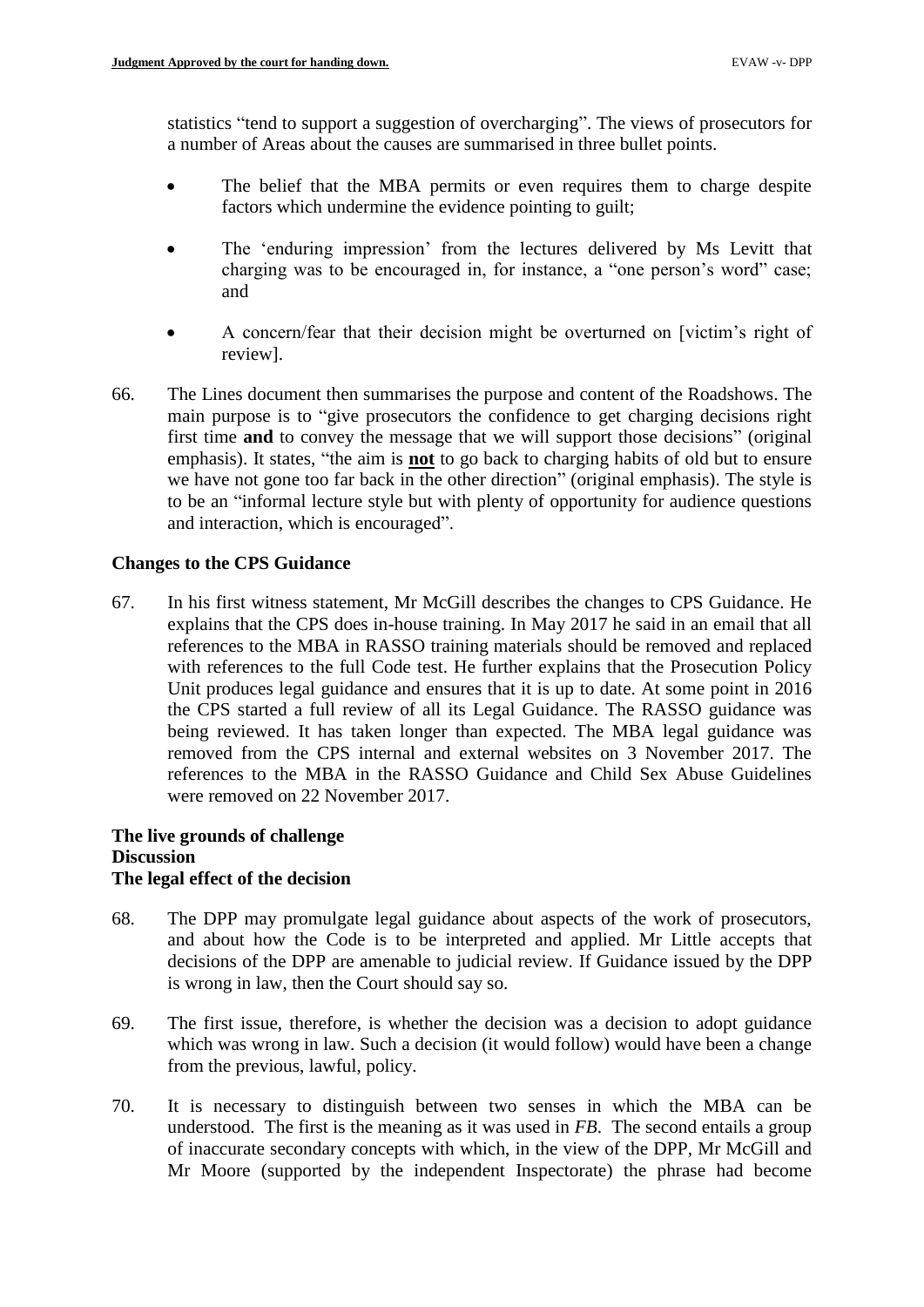associated in the years since *FB*. There are many examples of such secondary concepts in the evidence. Dame Alison Saunders was concerned that some prosecutors understood the MBA to mean that if a complainant said something and the prosecution could not gainsay it, there had to be a prosecution. Some prosecutors associated with an over-zealous approach to prosecuting cases which did not have a It was seen by some as different from the full Code test, and to be applied in RASSO cases only. Prosecutors felt under pressure to prosecute nearly every RASSO case distinct test, and some, instead of applying the full Code test, were asking themselves, thought that the MBA was a presumption in favour of prosecution, while others understood the full Code test properly. Mr McGill describes how the MBA was realistic prospect of success, and with confusion about how to apply the full Code test. and that the CPS expected them to do so. Some prosecutors thought the MBA was a "what is the merit of this prosecution?"

- 71. Used in the first sense, the MBA is simply a shorthand for applying the full Code test. The reasoning in *FB* is that the MBA was expressed in the 2004 version of the Code. The 2010 edition of the Code did not change the law but elaborated on the test in the never suggested that the bookmaker's approach is correct, which is why there was no issue about it in *FB*. It is not and has never been the case, that there are two possible is one test, which is expressed in the Code. The MBA is another way of expressing light of the obiter reasoning in *FB*. It is important to remember that the DPP has tests: the MBA or the bookmaker's approach. The position has always been that there that test. It is not an alternative to, or a substitute for it.
- 72. Those two aspects of the term MBA must inform any analysis of the decision. It is clear from the evidence which we have summarised that in the summer of 2016 senior leaders of the CPS were concerned about a fall in conviction rates, and about four high profile cases and the bad publicity which they had attracted. There is nothing irrational or unlawful in such concerns. They are proper concerns for the CPS, and for its senior leaders, all of whom had extensive practical experience of prosecuting cases. It is unrealistic to suggest that the CPS should not be seriously concerned implications of such a fall. If conviction rates are falling that is and should be a cause for concern. There are at least three obvious reasons why. First, cases might have been prosecuted that did not meet the full Code test; secondly, because of its impact about a perceived fall in conviction rates, and with the possible causes and on complainants present and future; and thirdly, because of its impact on suspects.
- test was not being understood or applied correctly by prosecutors on the ground with the result that cases were being prosecuted which did not meet the full Code test. A reasonable decision maker could have concluded that "a nudge on the tiller" was needed and that prosecutors should be reminded that they should only be applying the full Code test; and that they would be supported if they did so. We have carefully prosecutors were being told to use the bookmaker's approach. They were told, McGill and Mr Moore, was promulgating an unlawful approach to prosecutorial 73. A reasonable decision maker could conclude that there was evidence that the Code considered the evidence about the RASSO roadshows. They do not show that instead, with practical examples, how to apply the full Code test. There was nothing in the roadshow materials which supports a suggestion that the DPP, through Mr decision making.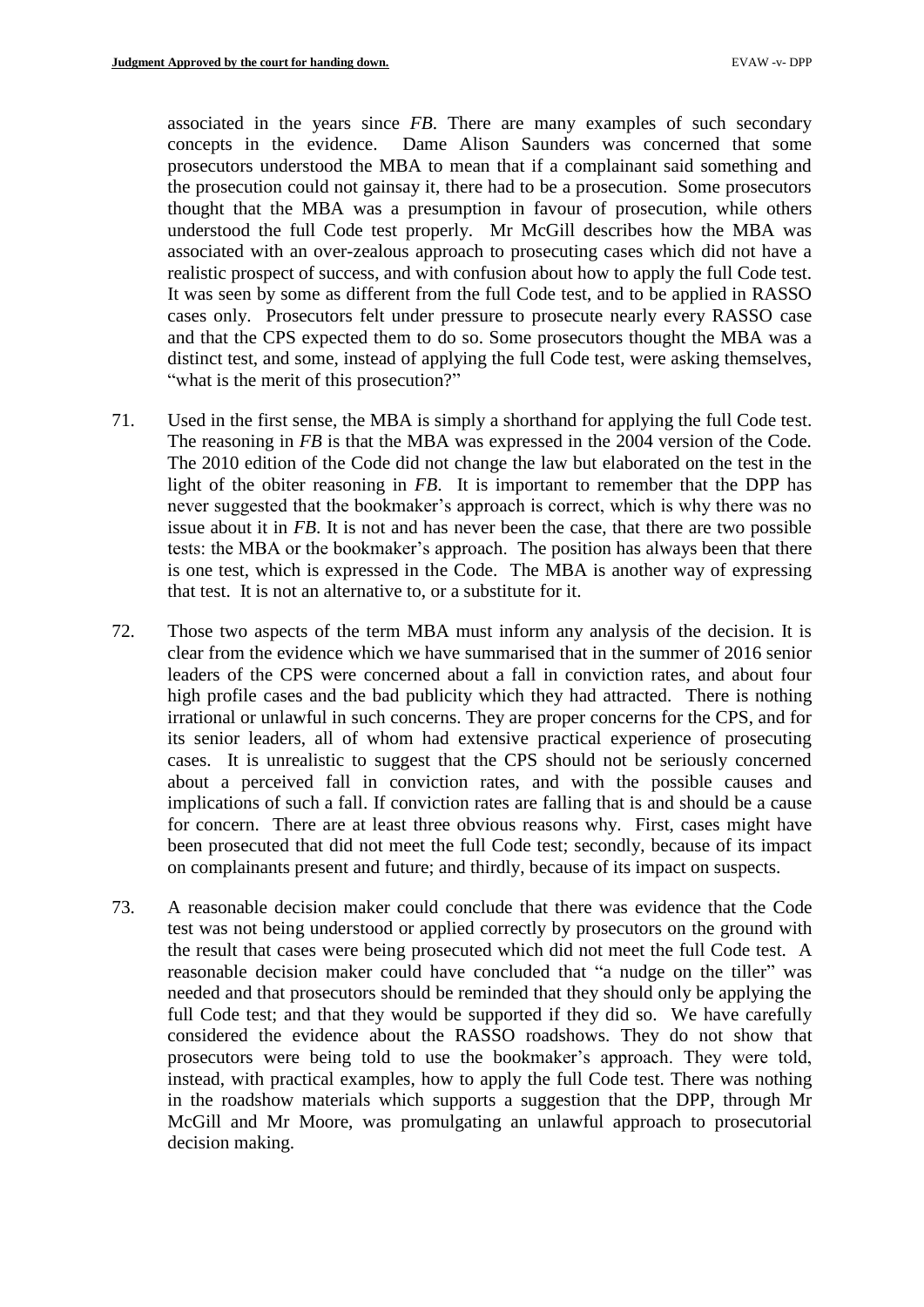- MBA, the remaining guidance is not unlawful. It tells prosecutors about the full Code test and how to apply it. The absence of references to the MBA does not signal decision was a decision to change the language of the legal Guidance but that was not prosecutors must apply the full Code test. The material from the RASSO roadshows does not undermine that conclusion. That material repeats that the test is the full Code 74. For similar reasons, we do not consider that it was unlawful to decide to remove references to the MBA from the DPP's legal guidance. Stripped of references to the expressly, or by implication, that the bookmaker's approach should be applied. The a change of legal substance. The position throughout the relevant period has been that test.
- 75. In summary, we conclude that the decision did not adopt guidance which was wrong in law nor was there a change in substance to the previous policy. We consider the discrete grounds in that context.

### **Was the decision irrational?**

- 76. This ground suggests that the decision of the DPP to make the revisions to the written [1948] 1 KB 223, in that the decision was so unreasonable that no reasonable decision defiance of logic or of accepted moral standards that no sensible person who had Guidance and to embark on the RASSO roadshows was irrational in the sense explained in *Associated Provincial Picture Houses Ltd.* v. *Wednesbury Corporation*  maker would ever consider making it; or as Lord Diplock put it in *CCSU v. Minister for the Civil Service* [1985] AC 374 at 410G the decision was "so outrageous in its applied his mind to the question to be decided could have arrived at it".
- 77. At the heart of Ms Kauffman QC's submissions on behalf of the claimant is the changing the materials involved risk in the sense that it might result in prosecutors adopting an over-cautious, risk averse approach to prosecutions (oversteer). She poses the rhetorical question for the DPP: "Do we have enough evidence to take this obvious risk?" She submits that there was no need to take that risk and that the DPP should have pursued a course of refresher training first to see whether that had any effect before removing the reference to MBA. She also submits that the course proposition that the decision was not based on adequate evidence. She submits that adopted by the DPP left prosecutors confused (or at least risked doing so).
- 78. Ms Kaufman went through the contemporary records of the meetings and discussions information. This submission betrayed a misunderstanding of the nature of and the Senior Leadership Group, should make decisions as if they were adjudicating judicially, starting with a blank evidential canvas. The reality is that they all brought to bear their accumulated knowledge and experience in addition to raw data. The in 2016 to develop a submission that the decision making was founded on inadequate institutional decision making and approached it as if the DPP, her senior lieutenants DPP and her colleagues had ample material, including from the Inspectorate, to conclude that there was a problem which needed resolution.
- 79. Whilst there can be no doubt that the DPP might have dealt differently with the problem that she and her senior colleagues had identified, including by adjusting training whilst leaving the content of the various documents alone (at least for a while), that does not begin to sustain an argument that not to do so was irrational.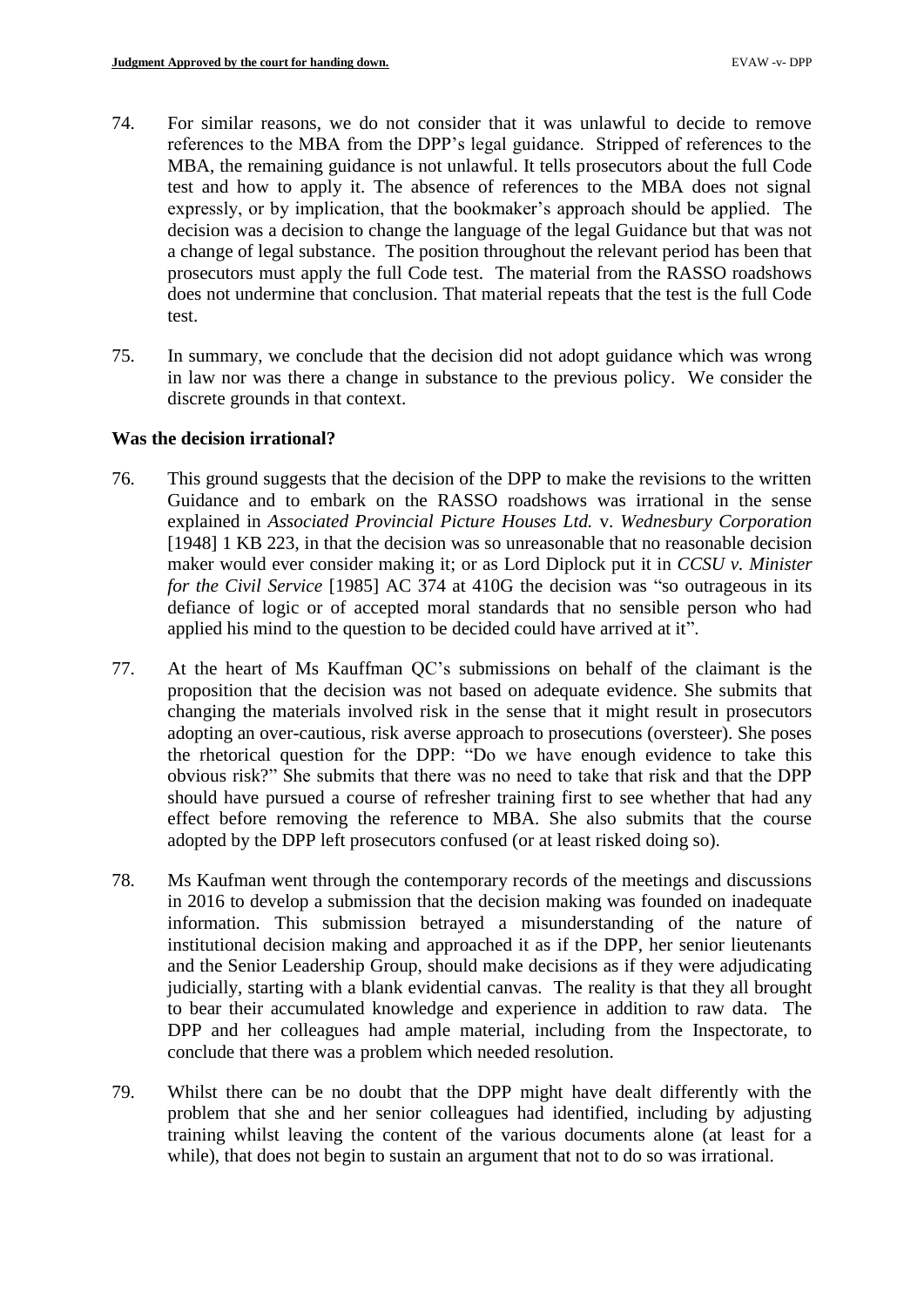- were, themselves, the cause of damaging confusion. The purpose of the decision was to minimise that confusion by removing references to the MBA (the source of the confusion) and by reinforcing, in the RASSO roadshows, that the task of prosecutors was to apply the full Code test. That was a test with which they were all very familiar. The decision was to change the language of the DPP's guidance to remove references 80. The suggestion that the roadshows and change in the documentation sowed confusion in the minds of RASSO prosecutors is not supported by the evidence. Moreover, it overlooks the fact that the guidance is directed to experienced prosecutors. The members of the Senior Leadership Group were concerned that references to the MBA to, and elaborations of, a phrase, which, in the informed view of senior leaders in the DPP, was confusing and contributing to poor prosecutorial decisions, without changing the legal effect of that guidance. The decision is not irrational.
- 81. The claimant developed an argument that the DPP failed to have regard to a number of relevant reports into sexual offending against women (to one of which Dame Alison wrote a foreword and another she jointly commissioned) in making the decision. It was irrational not to have regard to them, submits Ms Kaufmann. We have not overlooked this submission (which was not advanced in the grounds) but neither legally nor factually, in our view, does it have any merit.
- 82. We received extensive written and oral argument on the question whether the circumspection with which a court of review generally approaches a decision of the DPP or CPS (see e.g. *R (Corner House Research) v. Director of the Serious Fraud Office* [2008] UKHL 60; [2009] 1 AC 756 at [30]) has a bearing on the rationality argument. Given that this ground fails comprehensively on the evidence, it is unnecessary to explore the issue.

# **Did the decision create a risk of systemic illegality?**

83. It is unnecessary to consider the nature of the correct legal test for intervention by a made in the RASSO roadshows) gave rise to a risk of systemic illegality. The illegality is said to be that prosecutors would fail to apply the full Code test. This ground fails on the facts. It is linked to the assertion that the specialist RASSO prosecutors were left in a state of confusion. We reject the submission that the decision to remove unhelpful references to the MBA and to emphasise the primacy of the full Code test. We are unable to accept that it gave rise to any risk that prosecutors would wrongly apply the bookmaker's approach to decision making, or otherwise fail court in the face of an argument that a decision (here to remove text which did not undermine the legal accuracy of the guidance in question, coupled with statements decision created any risk of systemic illegality. Properly analysed, the decision was a to apply the full Code test.

#### **Should the DPP have consulted before making the decision?**

 decision was a change of policy, she would have consulted on it. She did not consult because she did not consider that it was a change of policy. We have held that, although the decision involved the excision of a phrase "the MBA" it was not a decision to adopt an unlawful policy, or to change the existing, lawful, policy. It was, instead, a decision that the existing, lawful, policy should be expressed in different terms. We do not consider that the DPP was under a legal duty to consult 84. Dame Alison fairly accepted in her witness statement that if she had thought that the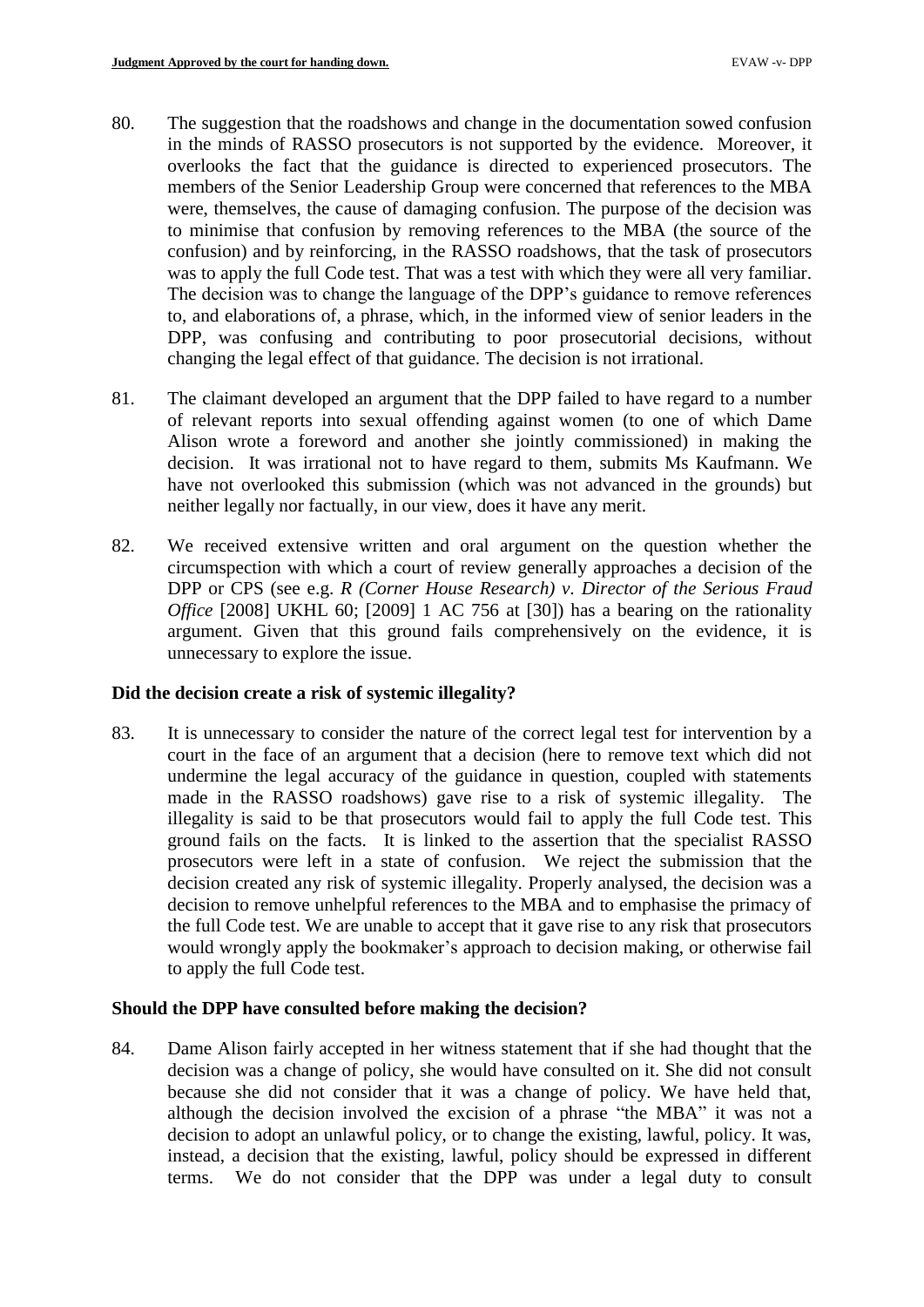substance. Moreover, we are doubtful whether by 2016 and 2017 there was a legal duty to consult on changes of substance to Guidance or the content of training stakeholders on such a change. Consultation is designed to inform policy decisions of materials (which for these purposes the RASSO roadshows would resemble). Relevant guidance was not consulted on in 2015 although there was consultation on the Child Abuse Guidance and on the changes proposed in 2020.

### **Did the DPP breach section 149 of the Equality Act 2010?**

- 85. The Claimant relies on para 26 of the judgment of McCombe LJ in *R (Bracking) v. Secretary of State for Work and Pensions* [2013] EWCA (Civ) 1345 for four there was no argument (see the second sentence of para 25 of the judgment). In para way in which section 149 will apply on the facts will be different in each case, judgment in *Bracking*, must not be read as if they were statutes. He referred, with approval, to a similar statement by Briggs LJ in para 41 of *Haque v. Hackney London*  propositions which are said to derive from section 149 of the 2010 Act about which 44 of *Powell v. Dacorum Borough Council* [2019] EWCA (Civ) 23, McCombe LJ said that the previous decisions about section 149 must be taken in their contexts. The depending on what function is being exercised. The judgments, including the *Borough Council* [2017] EWCA (Civ) 4.
- 86. Section 149 of the 2010 Act applies to a public authority when it exercises its functions (see section 149(1)). It requires a public authority to give the equality needs does not dictate a particular result. It does not require an elaborate structure of secondary decision making every time a public authority makes any decision which might engage the listed equality needs, however remotely. The court is not concerned with formulaic box-ticking, but with the question whether, in substance, the public authority has complied with section 149. A public authority can comply with section which are listed in section 149 the regard which is 'due' in the particular context. It 149 even if the decision maker does not refer to section 149 (see, for example, *Hottak v. Southwark London Borough Council* [2015] UKSC 30; [2016] AC 811).
- 87. The claimant argues that the DPP failed to have due regard to the need to "eliminate or under any this Act". These are the factors identified in section 149(1)(a). In her encouraging the application of the bookmaker's approach – in other words failing to discrimination, harassment, victimisation and any other conduct that is prohibited by written argument Ms Kaufmann focussed on the need to avoid discrimination by apply the full Code test in RASSO cases, where complainants are disproportionately women. In oral argument she identified the risk of "oversteer" as being something that the DPP should have been alive to.
- problem of prosecutions being initiated when the evidence did not satisfy the full all RASSO cases, as it should always have been, in accordance with the law and without any discrimination between different classes of complainant. The decision was made by the DPP in an area with which she was very experienced and knowledgeable. She had concerned herself intimately with all issues surrounding the prosecution of sexual offences precisely because she was determined to secure better 88. The decision in question in these proceedings was taken to deal with the specific Code test. The decision was concerned to ensure that the full Code test was applied in outcomes for complainants, in accordance with the law and her duties. Mr Little submits that on the facts the duty under section 149(1) did not arise because the